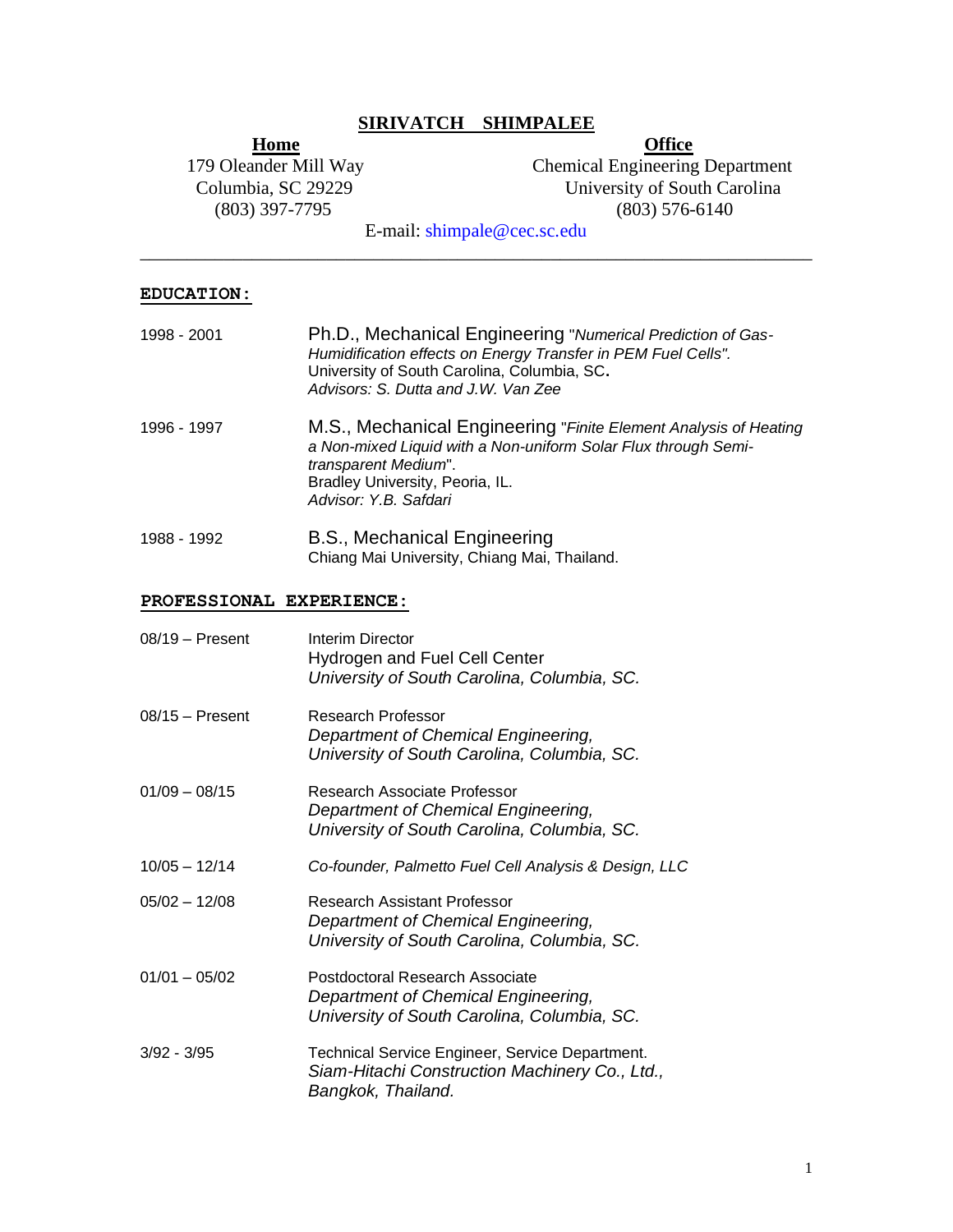#### **PROFESSIONAL MEMBERS:**

- 1. Executive member and Energy team leader of Association of Thai Professional in America and Canada (ATPAC)
- 2. The Electrochemical Society

## **AWARDS:**

- 3. Outstanding Alumni Award, Chiang Mai University Engineering Alumni Association, November 18, 2017.
- 2. Outstanding Service Award, Association of Thai Professionals in America and Canada, August 10, 2015.
- 1. Crystal Flame Innovation Award in Entrepreneurship, The FuelCellSouth 2004, March 16, 2004, Columbia, SC. USA.

## **PUBLICATIONS IN REFEREED JOURNALS:**

- 66. M. Sepe, P. Satjaritanun, I. V. Zenyuk, N. Tippayawong, **S. Shimpalee**, "The impact of micro porous layer on liquid water evolution inside PEMFC using Lattice Boltzmann method," J. of Electrochemical Society, 168, 074507, 2021. *(Corresponding author)*
- 65. J. Lopata, S-G. Kang, H-S. Cho, C-H. Kim, J. W. Weidner, **S. Shimpalee**, "Investigating influence of geometry and operating conditions on local current, concentration, and crossover in alkaline water electrolysis using computational fluid dynamics," Electrochimica Acta, 390, 138802, 2021. *(Corresponding author)*
- 64. C. Liu, P. Saha, Y. Huang, **S. Shimpalee**, P. Satjaritanun, I. V. Zenyuk, "Measurement of contact angles at carbon fiber-water-air triple-phase boundaries inside gas diffusion layers using x-ray computed tomography," ACS Applied Materials & Interfaces, 13, 20002−20013, 2021.
- 63. J. Lopata, Z. Kang, J. Young, G. Bender, J. W. Weidner, Hyun-Seok Cho, **S. Shimpalee**, "Resolving anodic current and temperature distributions in a polymer electrolyte membrane water electrolysis cell using a pseudo-two-phase computational fluid dynamics model," J. of Electrochemical Society, 168, 054518, 2021. *(Corresponding author)*
- 62. P. Satjaritanun, C.F. Cetinbas, S. Hirano, I V. Zenyuk, R. K. Ahluwalia, **S. Shimpalee, "**Hybrid Lattice Boltzmann agglomeration method for modeling Transport phenomena in polymer electrolyte membrane fuel cells," J. of Electrochemical Society. 168 (4), 044508, 2021. *(Corresponding author)*
- 61. P. Satjaritanun, J. R. Regalbuto, J. A. Regalbuto, N. Tippayawong, **S. Shimpalee**, "Mixing optimization with inward flow configuration contra-rotating impeller, baffle-free tank," Alexandria Engineering Journal, 60, 3759-3779, 2021. *(Corresponding author)*
- 60. P. Satjaritanun, M. O'Brien, D. Kulkarni, **S. Shimpalee**, C. Capuano, K. Ayers, N. Danilovic, D. Parkinson, I. Zenyuk, "Observation of preferential pathways for oxygen removal through porous transport layers of polymer electrolyte water electrolyzers," iScience, 23(12), 101783, 2020.
- 59 P. Prasertpong, **S. Shimpalee**, N. Tippayawong, "Kinetic model for esterification of oleic acid catalyzed by a green catalyst in ethanol," Energy Reports, 6, 66-70, 2020.
- 58 M. Sepe, P. Satjaritanun, S. Hirano, I. V. Zenyuk, N. Tippayawong, and **S. Shimpalee**," Investigating liquid water transport in different pore structure of gas diffusion layers for PEMFC using lattice boltzmann method," J. of Electrochemical Society, 167, 104516, 2020. *(Corresponding author)*
- 57 Sirawit Shimpalee, V. Sethuraman, M. Spigner, **S. Shimpalee**, "A novel vortex-induced vibration based piezoelectric powered generator for maritime propulsion systems," Maritime Technology and Research, 3(1), 1-15, 2021. *(Corresponding author)*
- 56. J. Lopata, Z. Kang, J. Young, G. Bender, J. W. Weidner, **S. Shimpalee**, "Effects of the transport/catalyst layer interface and catalyst loading on mass and charge transport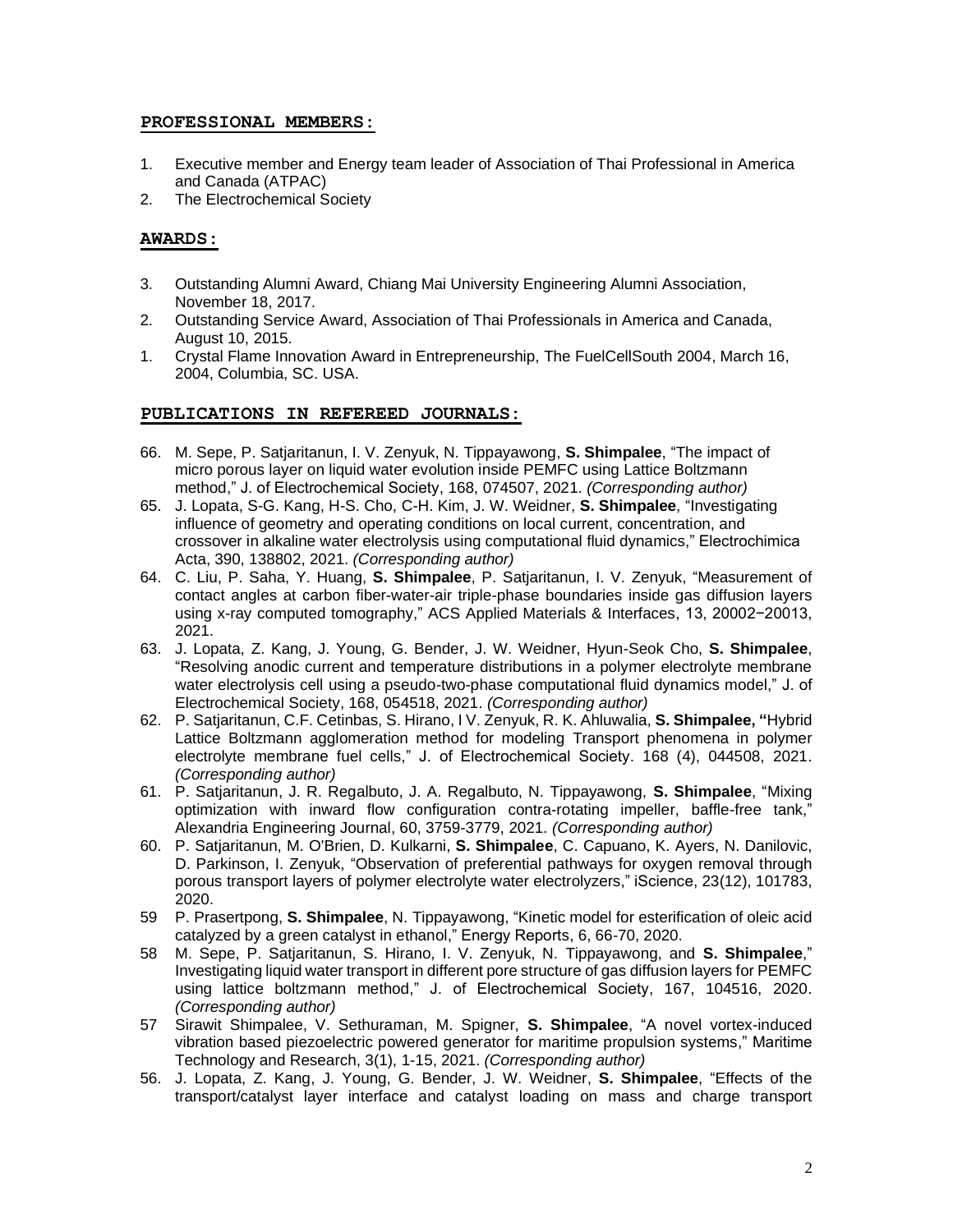phenomena in polymer electrolyte membrane water electrolysis devices," J. of Electrochemical Society, 167, 064507, 2020. *(Corresponding author)*

- 55. S. Phromphithak, P. Meepowpan, **S. Shimpalee**, N. Tippayawong, "Transesterification of palm oil into biodiesel using ChOH ionic liquid in a microwave continuous flow reactor," Renewable Energy, 154, 925-936, 2020.
- 54. P. Satjaritanun, S. Hirano, I.V. Zenyuk, J.W. Weidner, N. Tippayawong, **S. Shimpalee**, "Numerical Study of Electrochemical Kinetics and Mass Transport inside Nano-Structural Catalyst Layer of PEMFC Using Lattice Boltzmann Agglomeration Method," J. of Electrochem. Soc., 167(1), 013516, 2020. *(Corresponding author)*
- 53. P. Sittisun, **S. Shimpalee**, N. Tippayawong, "Gasification of Pelletized Corn Residues with Oxygen Enriched Air and Steam," J. of Renewable Energy Development, 8(3), 215-224, 2019.
- 52. C. Corgnale, Z. Ma**, S. Shimpalee**, "Modeling of a direct solar receiver reactor for decomposition of sulfuric acid in thermochemical hydrogen production cycles", Intl J. of Hydrogen Energy, 44, 27237-27247, 2019.
- 51. C. E. Turick, **S. Shimpalee**, P. Satjaritanun, J. W. Weidner, S. Greenway, "Convenient noninvasive electrochemical techniques to monitor microbial processes: current state and perspectives." Applied Microbiology and Biotechnology, 103, 8327-8338, 2019.
- 50. D-W Choi, M. Ohashi, C. A. Lozano, J. W. Van Zee. P. Aungkavattana. **S. Shimpalee**, "Sulfur Diffusion of Hydrogen Sulfide Contaminants to Cathode in a Micro-tubular Solid Oxide Fuel Cell," Electrochimica Acta, 321, 134713, 2019. *(Corresponding author)*
- 49. **S. Shimpalee**, P. Satjaritanun, S. Hirano, N. Tippayawong, J.W. Weidner, "Multiscale Modeling of PEMFC Using Co-Simulation Approach," J. of Electrochem. Soc., 166(8), F534- F543, 2019. *(Corresponding author)*
- 48. P. Satjaritanun, S. Hirano, A. D. Shum, I. V. Zenyuk, A. Z. Weber, J. W. Weidner, and **S. Shimpalee**, "Fundamental Understanding of Water Movement in Gas Diffusion Layer under Different Arrangements using Combination of Direct Modeling and Experimental Visualization," J. of Electrochem. Soc., 165(13), F1115-F1126, 2018. *(Corresponding author)*
- 47. A. L. Martin, P. Satjaritanun, **S. Shimpalee**, B. A. Devivo, J. W. Weidner, S. Greenway, M. Henson; C. Turick, "*In-situ* Electrochemical Analysis of Microbial Activity," *AMB Express, 8, 162, 1-10, 2018.*
- 46. **S. Shimpalee**, V. Lilavivat, H. Xu, J. R. Rowlett, C. Mittelsteadt, and J. W. Van Zee, "The Effect of Membrane Properties on Performance and Transports inside Polymer Electrolyte Membrane Fuel Cells," J. of Electrochem. Soc. 165 (11), F1019-F1026, 2018. *(Corresponding author)*
- 45. P. Satjaritanun, E. Bringley, J.R. Regalbuto, J.A. Regalbuto, J. Register, J.W. Weidner, Y. Khunatorn, and **S. Shimpalee**, "Experimental and Computational Investigation of Mixing with Contra-Rotating, Baffle-Free Impellers," J. of Chemical Engineering Research and Design, 130, 63-77, 2018. *(Corresponding author)*
- 44. C. Corgnale, **S. Shimpalee**, M.B. Gorensek, P. Satjaritanun, J. W. Weidner, W. A. Summers, "Numerical Modeling of a Bayonet Heat Exchanger-based Reactor for Sulfuric Acid Decomposition in Thermo-Electrochemical Hydrogen Production Processes," Intl. J. of Hydrogen Energy, 42 (32), 20463-20472, 2017.
- 43. J.R. Rowlett, V. Lilavivat, A.S. Shaver, Y. Chen, A. Daryaei, H. Xu, C. Mittelsteadt, **S. Shimpalee**, J.S. Riffle, J. E. McGrath, "Multiblock Poly(arylene ether nitrile) Disulfonated Poly(arylene ether sulfone) Copolymers for Proton Exchange Membranes: Part 2 Electrochemical and H2/Air Fuel Cell Analysis," Polymer, 122, 296-302, 2017.
- 42. K. Wuttikid, **S. Shimpalee**, J.W. Weidner, K. Punyawudho, "Evaluation of Nafion with various Pt-C concentrations in membrane electrode assemblies for PEMFCs," Fuel Cells from Fundamentals to Systems, 17(5), 643-651, 2017.
- 41. P. Satjaritanun, J. W. Weidner, S. Hirano, Z. Lu, Y. Khunatorn, S. Ogawa, S. Litster, A. D. Shum, I. V. Zenyuk, **S. Shimpalee**, "Micro-scale Analysis of Liquid Water Breakthrough inside Gas Diffusion Layer for PEMFC using X-ray Computed Tomography and Lattice Boltzmann Method," J. of Electrochem. Soc., 164(11), E3359-E3371, 2017. *(Corresponding author)*
- 40. **S. Shimpalee**, S. Hirano, M. DeBolt, V. Lilavivat, J.W.Weidner, Y. Khunatorn, "Macro-scale Analysis of Large Scale PEM Fuel Cell Flow-Fields for Automotive Applications," J. of Electrochem. Soc., 164(11), E3073-E3080, 2017. *(Corresponding author)*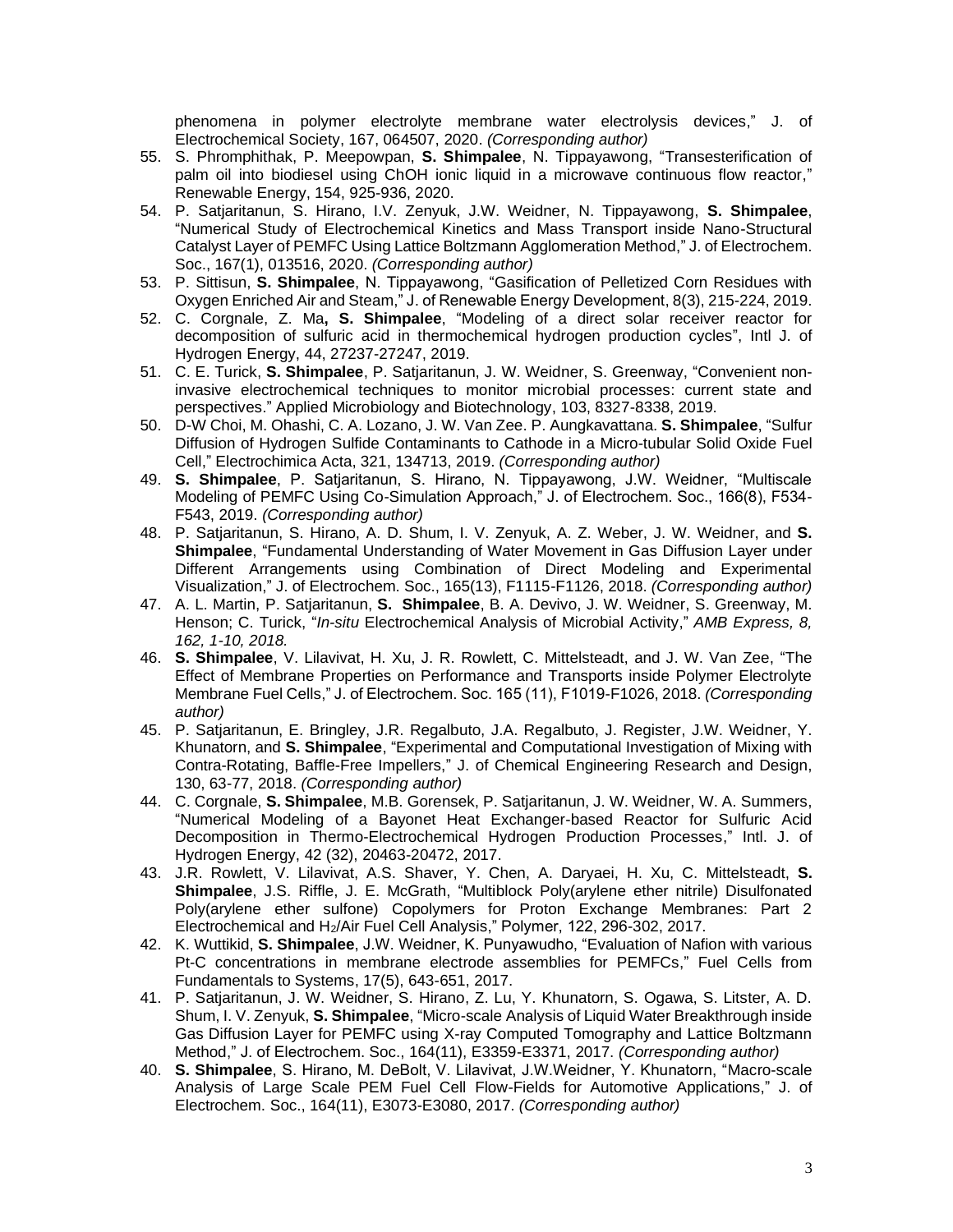- 39. B. Tavakoli, J. W. Weidner, B. Garcia-Diaz, M. Martinez-Rodriguez, L. Olson, **S. Shimpalee**, "Modeling the Effect of Cathodic Protection on Superalloys inside High Temperature Molten Salt Systems," J. of Electrochem. Soc., 164 (7), C171-C179, 2017. *(Corresponding author)*
- 38. **S. Shimpalee**, V. Lilavivat, H. Xu, C. K. Mittlesteadt, Y. Khunatorn, "Experimental Investigation and Numerical Determination of Custom Gas Diffusion Layers on PEMFC Performance," Electrochimica Acta, 222,1210-1219, 2016. *(Corresponding author)*
- 37. B. Tavakoli, J. W. Weidner, B. Garcia-Diaz, M. Martinez-Rodriguez, L. Olson, **S. Shimpalee**, "Multidimensional Modeling of Nickel Alloy Corrosion inside High Temperature Molten Salt Systems," J. of Electrochem. Soc., 163(4), C830-C838, 2016. *(Corresponding author)*
- 36. H. Garich, **S. Shimpalee**, V. Lilavivat, S. Snyder, EJ. Taylor, "Non-Traditional Cell Geometry for Improved Copper Plating Uniformity," J. of Electrochem. Soc., 163(8), E216-E222, 2016.
- 35. **S. Shimpalee**, V. Lilavivat, H. McCrabb, J.W. Weidner, Y. Khunatorn, H-K. Lee, and W-K. Lee, "Investigation of Bipolar Plate Materials for Proton Exchange Membrane Fuel Cells," Intl. Journal of Hydrogen Energy, 41, 13688-13696, 2016. *(Corresponding author)*
- 34. **S. Shimpalee** and V. Lilavivat," Study of Water Droplet Removal on Etched-Metal Surfaces for Proton Exchange Membrane Fuel Cell Flow Channel," ASME-Journal of Electrochemical Energy Conversion and Storage, 13, 011003-1 – 011003-7, 2016. *(Corresponding author)*
- 33. P. Satjaritanun, **S. Shimpalee**, Y. Khunatorn, E. Bringley, N. Vorayos, "Numerical Analysis of the Mixing Characteristic for Napier Grass in the Continuous Stirring Tank Reactor for Biogas Production," Biomass and Bioenergy, 86, 53-64, 2016. *(Corresponding author)*
- 32. H-S. Cho, J.W. Van Zee, **S. Shimpalee**. B. Tavakoli, J.W. Weidner, B. Garcia-Diaz, M. Martinez-Rodriguez, L. Olson, J. Gray, "Dimensionless Analysis for Predicting Fe-Ni-Cr Alloy Corrosion in Molten Salt System for Concentrated Solar Power Systems," CORROSION, 72(6), 742-760, 2016.
- 31. J. Shim, K.J. Lopez, H-J. Sun, G. Park, J-C. An, S. Eom, **S. Shimpalee**, J.W. Weidner, "Preparation and Characterization of Electrospun LaCoO<sub>3</sub> Fibers for Oxygen Reduction and Evolution in Rechargeable Zn-air Batteries," J. Appl Electrochem, 45, 1005-1012, 2015.
- 30. V. Lilavivat, **S. Shimpalee**, J.W. Van Zee, H. Xu, and C.K. Mittlesteadt, "Current Distribution Mapping for PEMFC," Electrochimica Acta,174,1253–1260, 2015. *(Corresponding author)*
- 29. K. Punyawudho, N. Vorayos, Y. Zhang, **S. Shimpalee**, and J. R. Monnier, "Identification and quantification of performance losses for PEM fuel cells as determined by selective chemisorption and ESA measurements," Int. J. of Hydrogen Energy, 2014, 39 (21),11110– 11119, 2014.
- 28. **S. Shimpalee**, "Dynamic Simulation of Large Scale PEM Fuel Cell under Driving Cycle," J. of Electrochem. Soc, 161(8), E3138-E3148, 2014.
- 27. M. Martinez, **S. Shimpalee**, T. Cui, B. Duong, S. Seraphin, J.W. Van Zee, "Effect of microporous layer on MacMullin number of carbon paper gas diffusion layer," J. of Power Sources, 207, 91-100, 2012. *(Corresponding author)*
- 26. C. Andres Lozano, M. Ohashi, **S. Shimpalee**, P. Aungkavattana, J.W. Van Zee, "Comparison of hydrogen and methane as fuel in micro-tubular SOFC using electrochemical analysis," J. of Electrochem. Soc., 158 (10), B1235-1245, 2011. *(Corresponding author)*
- 25. J. Farmer, M. Martinez, **S. Shimpalee**, B. Duong, S. Seraphin, J.W. Van Zee, "Assessing porosity of PEM fuel cell gas diffusion layers by SEM image analysis," J. of Power Sources, 197C, 1-11, 2011.
- 24. **S. Shimpalee**, V. Lilavivat, H. McCrabb, A. Lozano-Morales, J.W. Van Zee, "Understanding the effect of channel tolerances on performance of PEMFCs," Intl. J. of Hydrogen Energy, 36/19, 12512-12523, 2011. *(First and Corresponding author)*
- 23. T. Gu, **S. Shimpalee**. C-Y. Chen, C-W. Lin, J. W. Van Zee, "A study of water adsorption and desorption by a PBI-H3PO<sup>4</sup> membrane electrode assembly," J. of Power Sources, 195/24, 8194-8197, 2010. *(Corresponding author)*
- 22. M. Venkatraman, **S. Shimpalee**, C. Extrand, S. Moon, J. W. Van Zee, "Estimates of pressure gradients in PEMFC gas channels due to blockage by static liquid drops," Intl J. of Hydrogen Energy, 34, 5522-5528, 2009. *(Corresponding author)*
- 21. **S. Shimpalee**, M. Ohashi, C. Ziegler, C. Sadeler, C. Stoeckmann, C. Hebling and J. W. Van Zee, "Experimental and numerical studies of portable PEMFC stack," Electrochemica Acta, 54, 2899-2911, 2009. *(First and Corresponding author)*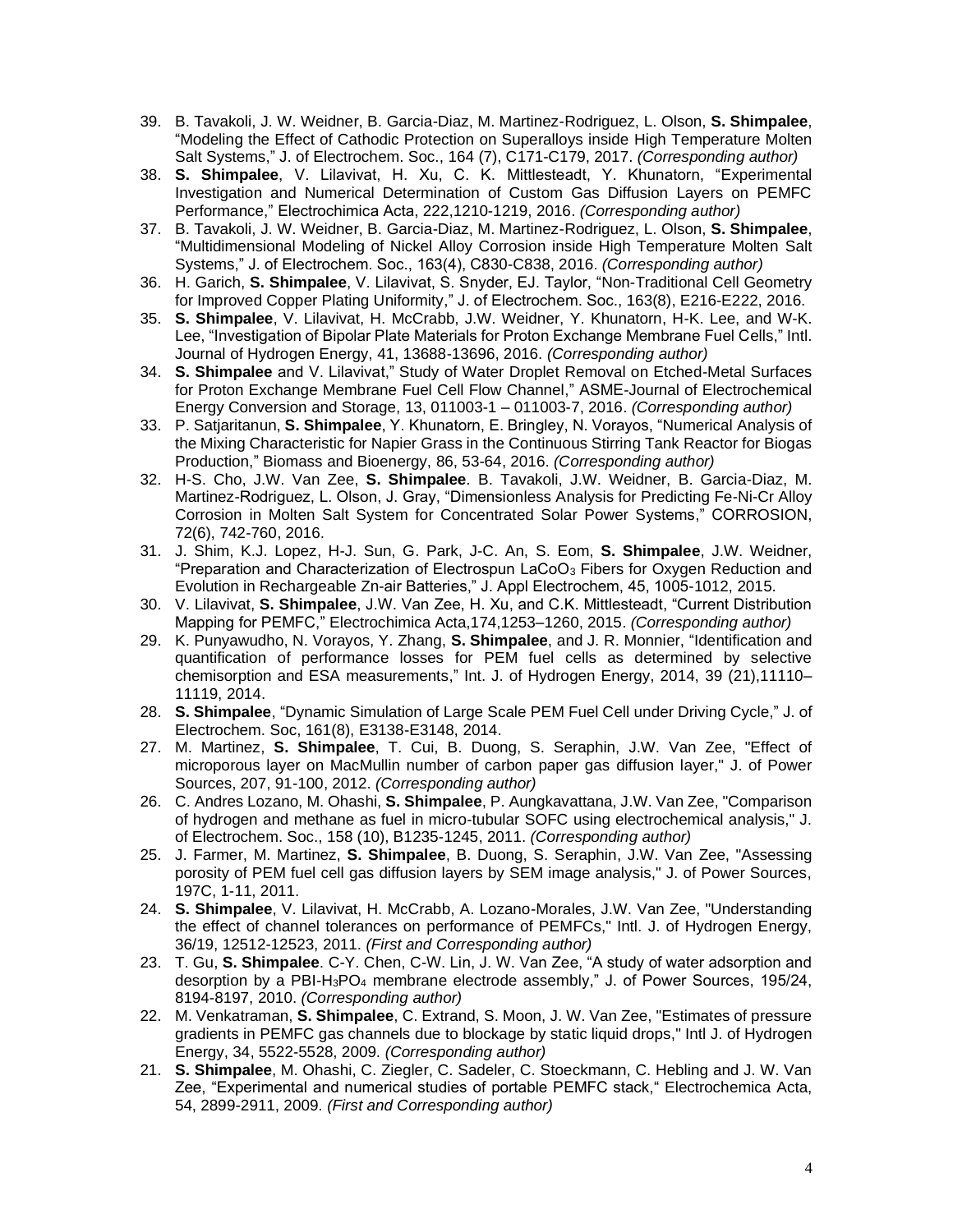- 20. M. Martinez, **S. Shimpalee**, and J. W. Van Zee, "Assessing methods and data for pore size distribution of PEM fuel cell gas diffusion media," J. of Electrochem. Soc., 156/5, B558-B564, 2009.
- 19. M. Martinez, **S. Shimpalee**, and J. W. Van Zee, "Measurement of MacMullin numbers for PEMFC gas diffusion media," J. of Electrochem. Soc.,156/1, B80-B85, 2009.
- 18. M. Venkatraman, **S. Shimpalee**, and J. W. Van Zee, "Effect of Net Geometry on the Nusselt Number Distribution for Channel Flow," Numerical Heat transfer Part A: Applications, 55, 309- 336, 2009.
- 17. M. Martinez, **S. Shimpalee**, and J. W. Van Zee, "Comparison predictions of PEM fuel Cell behavior using Maxwell-Stefan and CFD approximation equations" Computer and Chemical Engineering, 32, 2958-2965, 2008.
- 16. D-h. Jeon, S. Greenway, **S. Shimpalee**, and J. W. Van Zee, "The effect of serpentine flowfield designs on PEM fuel cells performance," Intl. J. of Hydrogen Energy, 33, 1052-1066, 2008. *(Corresponding author)*
- 15. **S. Shimpalee**, U. Beuscher, J. W. Van Zee, "Analysis of GDL flooding effects on PEMFC performance," Electrochimica Acta, 52/24, 6748-6754, 2007. *(First and Corresponding author)*
- 14. **S. Shimpalee**, D. Spuckler, J. W. Van Zee, "Prediction of transient response for a 25-cm<sup>2</sup> PEM fuel cell," J. of Power Sources, 167/1, 130-138, 2007. *(First and Corresponding author)*
- 13. **S. Shimpalee** and J. W. Van Zee, "Numerical study on rib/channel dimension of flow-field on PEMFC performance," Int. J. of Hydrogen Energy, 32/7, 842-856, 2007. *(First and Corresponding author)*
- 12. **S. Shimpalee**, U. Beuscher, and J. W. Van Zee, "Investigation of Gas Diffusion Media inside PEMFC Using CFD Modeling," J. of Power Sources, 163, 480-489, 2006. *(First and Corresponding author)*
- 11. **S. Shimpalee**, S. Greenway, and J .W. Van Zee, "The Impact of Channel Path Length on PEMFC Flow-field Design", J. of Power Sources, 160, 398-406, 2006. *(First and Corresponding author)*
- 10. **S. Shimpalee**, W-k. Lee, J. W. Van Zee, and H. Naseri-Neshat, "Predicting the Transient Response of a Serpentine Flow-field PEMFC. II: Normal to Minimal Fuel and Air", J. of Power Sources, 156, 369-374, 2006. *(First and Corresponding author)*
- 9. **S. Shimpalee**, W-k. Lee, J. W. Van Zee, and H. Naseri-Neshat, "Predicting the Transient Response of a Serpentine Flow-field PEMFC. I: Excess to Normal Fuel and Air", J. of Power Sources, 156, 355-368, 2006. *(First and Corresponding author)*
- 8. S-h. Kim, **S. Shimpalee**, and J. W. Van Zee, "Effect of Channel Length and Voltage Change Rate and Range on Second Order Dynamic Behavior." J. of Electrochem. Soc. 152(6), A1265- A1271, 2005.
- 7. S-h. Kim, **S. Shimpalee**, and J. W. Van Zee, "Effect of Reservoirs and Fuel Dilution on 7. Dynamic Behavior of Proton Exchange Membrane Fuel Cells (PEMFC)." J. of Power Source, 137, 43 - 52, 2004.
- 6. S-h. Kim, **S. Shimpalee**, and J. W. Van Zee, "Effect of Stoichiometry on Dynamic Behavior of Proton Exchange Membrane Fuel Cells (PEMFC) During Load Change." J. of Power Source, 135, 110 – 121, 2004.
- 5. **S. Shimpalee**, S. Greenway, D. Spuckler, and J. W. Van Zee, "Predicting Water and Current Distributions of a Commercial Size PEMFC." J. of Power Source, 135, 79 – 87, 2004. *(First and Corresponding author)*
- 4. W-k. Lee**, S. Shimpalee,** and J. W. Van Zee. "Verifying Prediction of Water and Current Distribution in a Serpentine Flow Field PEMFC," J. of Electrochemical Society, 150(3), pp. A341-A348 (2003).
- 3. S. Dutta, **S. Shimpalee**, and J. W. Van Zee. "Numerical Prediction of Mass-exchange between Cathode and Anode Channels in a PEM Fuel Cell," International Journal of Heat and Mass Transfer, 44. 2029 - 2042, 2001.
- 2. **S. Shimpalee** and S. Dutta. "Numerical Prediction of Temperature Distribution in PEM Fuel Cells," Numerical Heat Transfer, Part A, 38: 111-128, 2000. (*First author*)
- 1. S. Dutta, **S. Shimpalee**, and J. W. Van Zee*.* "Three-dimensional Numerical Simulation of Straight Channel PEM Fuel Cells," Journal of Applied Electrochemistry, 30, 135-146, 2000.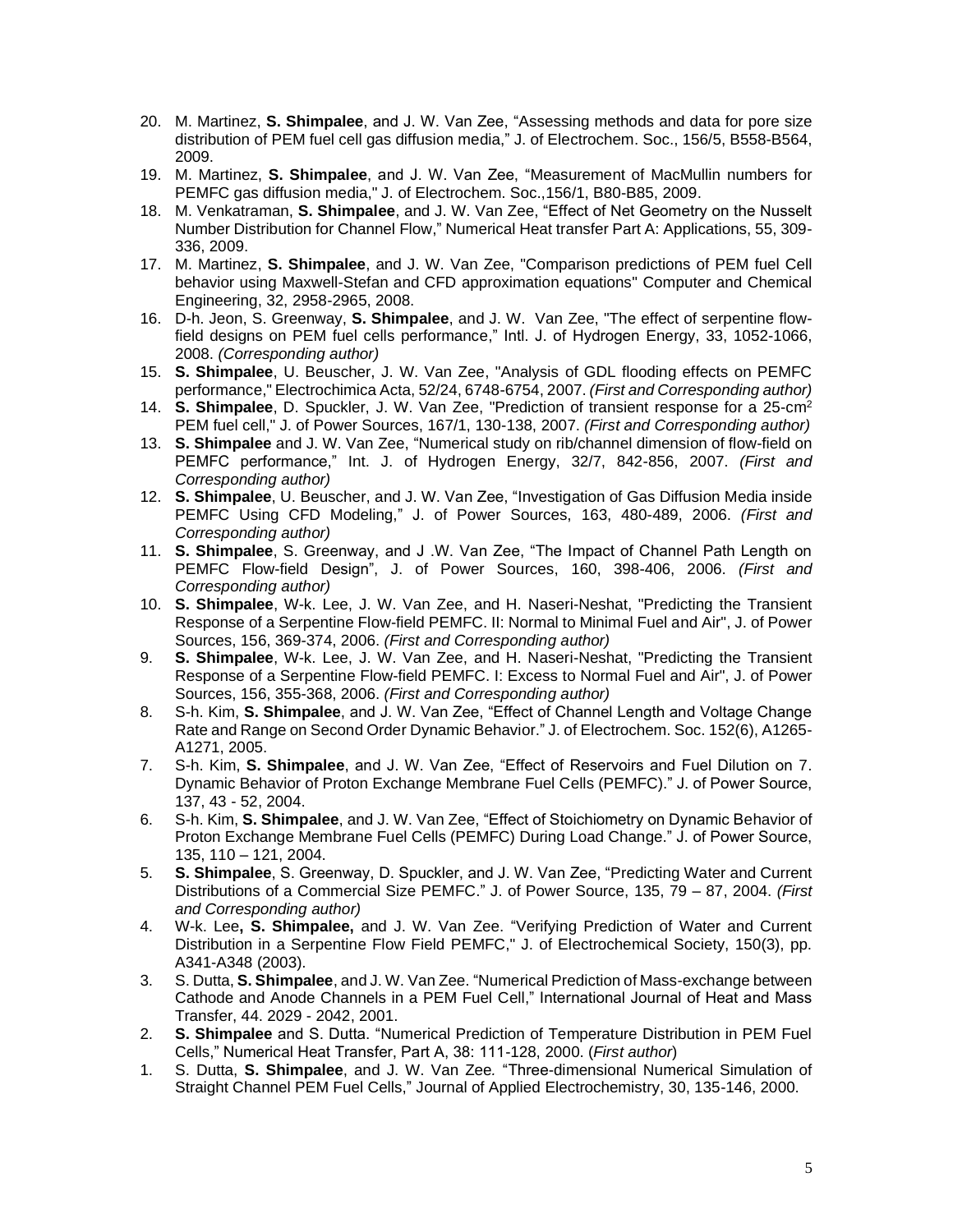#### **PUBLICATIONS IN CONFERENCE PROCEEDINGS:**

- 37. J. Lopata, Z. Kang, J. Young, G. Bender, J. W. Weidner, H-S. Cho, **S. Shimpalee**, "Considering Two-Phase Flow in Three-Dimensional Computational Fluid Dynamics Simulations of Proton Exchange Membrane Water Electrolysis Devices," ECS Transactions, 98 (9) 653-662 (2020). *(refereed)*
- 36. P. Satjaritanun, **S. Shimpalee**, J.W. Weidner, S. Hirano, I.V. Zenyuk, "Numerical Study of Mass Transport and Electrochemical Kinetics inside Porous Structure Layers of PEMFC Using Direct Simulation Approach," ECS Transactions, 92 (8) 39-46 (2019). *(refereed)*
- 35. P. Satjaritanun, **S. Shimpalee**, J.W. Weidner, S. Hirano, Z. Lu, A. Shum, I.V. Zenyuk, S. Ogawa, S. Litster, "Numerical Prediction of Liquid Water Transport inside Gas Diffusion Layer for PEMFC Using Lattice Boltzmann Method," ECS Transactions, 80 (8) 187-195 (2017). *(refereed)*
- 34. P. Satjaritanun, E. Bringley, **S. Shimpalee**, J. W. Weidner, J. A. Regalbuto, J. R. Regalbuto, "Lower Torque and Higher Efficiency Mixing with Contra-Rotating, Baffle-Free Impellers," AIChE Transcation, 2017 Spring Meeting & 12th Global Congress on Process Safety (2017).
- 33. C. Corgnale, **S. Shimpalee**, M. Gorensek, J.W. Weidner, W. Summers, "Modeling of a Bayonet Reactor for Sulfuric Acid Decomposition in Thermo-Electrochemical Sulfur Based Hydrogen Production Processes," ECS Transactions, 75(43), 7-15 (2017). *(refereed)*
- 32. B. Tavakoli, **S. Shimpalee,** J. W. Weidner, B. Garcia-Diaz, M. Martinez-Rodriguez, L. Olson, "The Effect of Nickel Alloy Corrosion Under Cathodic Protection Inside High Temperature Molten Salt Systems," ECS Transactions, 72 (17) 151-162 (2016). *(refereed)*
- 31. **S. Shimpalee**, V. Lilavivat, S. Hirano, B. Pence, D. Wilkosz, and M. DeBolt, "Multi-scale Analysis for Automotive Fuel Cell System: Macro-scale analysis," ECS Trans 64/3, 639-654, 2014*. (refereed)*
- 30. C. Mittelsteadt, P. Cortes, V. Lilavivat, **S. Shimpalee**, and J. W. Van Zee, "Novel Current Distribution Board for PEM Devices," ECS Trans.41/1, 549-559, 2011. *(refereed)*
- 29. C. Lozano, M. Ohashi, **S. Shimpalee**, P. Aungkavattana, and J. W. Van Zee, "Electrochemical Analysis of Microtubular SOFC under Fuel Contaminants," ECS Trans.33/40, 149-160, 2011. *(refereed)*
- 28. J. Ippolito and **S. Shimpalee**, "Electron Transport Modeling for a Portable PEMFC Stack Using Star-CD Analysis and Modeling," ECS Trans.30/1, 195-205, 2011. *(refereed)*
- 27. H. Garich, L. Gebhart, S. Snyder, E. J. Taylor, **S. Shimpalee**, and J. W. Van Zee. "Alternating Flow Patterns for Copper Plating Uniformity," ECS Trans.28/16, 11-16, 2010. *(refereed)*
- 26. Md. Opu, D-w. Choi, M. Ohashi, **S. Shimpalee**, and J. W. Van Zee, "Understanding Differences in the Performance of Laboratory Scale PEMFCs: I. The Effect of Active-Area," ECS Trans.33/1, 1017-1025, 2010. *(refereed)*
- 25. V. Lilavivat, S. Shimpalee, H. McCrabb, A. Lozano-Morales, and J. W. Van Zee, "Fundamental Analyses, Observations, and Predictions of Liquid Droplet Movement on Etched-Metal Surfaces for PEMFC Flow Fields," ECS Trans.33/1, 973-978, 2010. *(refereed)*
- 24. M. Martinez, **S. Shimpalee**, T. Cui, and J. W. Van Zee, "Characterization of Microporous Layer in Carbon Paper GDL for PEM Fuel Cell," ECS Trans.33/1, 1133-1141, 2010. *(refereed)*
- 23. H. McCrabb, E. Jennings Taylor, A. Lozano-Morales, **S. Shimpalee**, M. Inman, and J. W. Van Zee, "Through-Mask Electroetching for Fabrication of Metal Bipolar Plate Gas Flow Field Channels," ECS Trans.33/1, 991-1006, 2010. *(refereed)*
- 22. M. Martinez, **S. Shimpalee**, T. Cui, M. Ohashi, and J. W. Van Zee, "Characterization of GDL for Water Transport in PEMFC Cathode Water and Thermal Management," ECS Trans.25/1, 357-367, 2009. *(refereed)*
- 21. **S. Shimpalee**, T. Gu, and J. W. Van Zee, "The Study of Water Adsorption and Desorption by a PBI Membrane and its Impact on H3PO4 Transport," ECS Transactions, 16/2, 2171- 2179, 2008. *(refereed)*
- 20. **S. Shimpalee**, M. Martinez, and J. W. Van Zee, " Investigation of GDL's Pore Size Distribution Effects on PEMFC Performance under Different Operating Conditions," Abstract # FCS-TS1-2, The 2<sup>nd</sup> Annual Korea-USA Joint Symposium on Hydrogen & Fuel Cell Technologies, May 3 – 4, 2007, Columbia, SC., USA.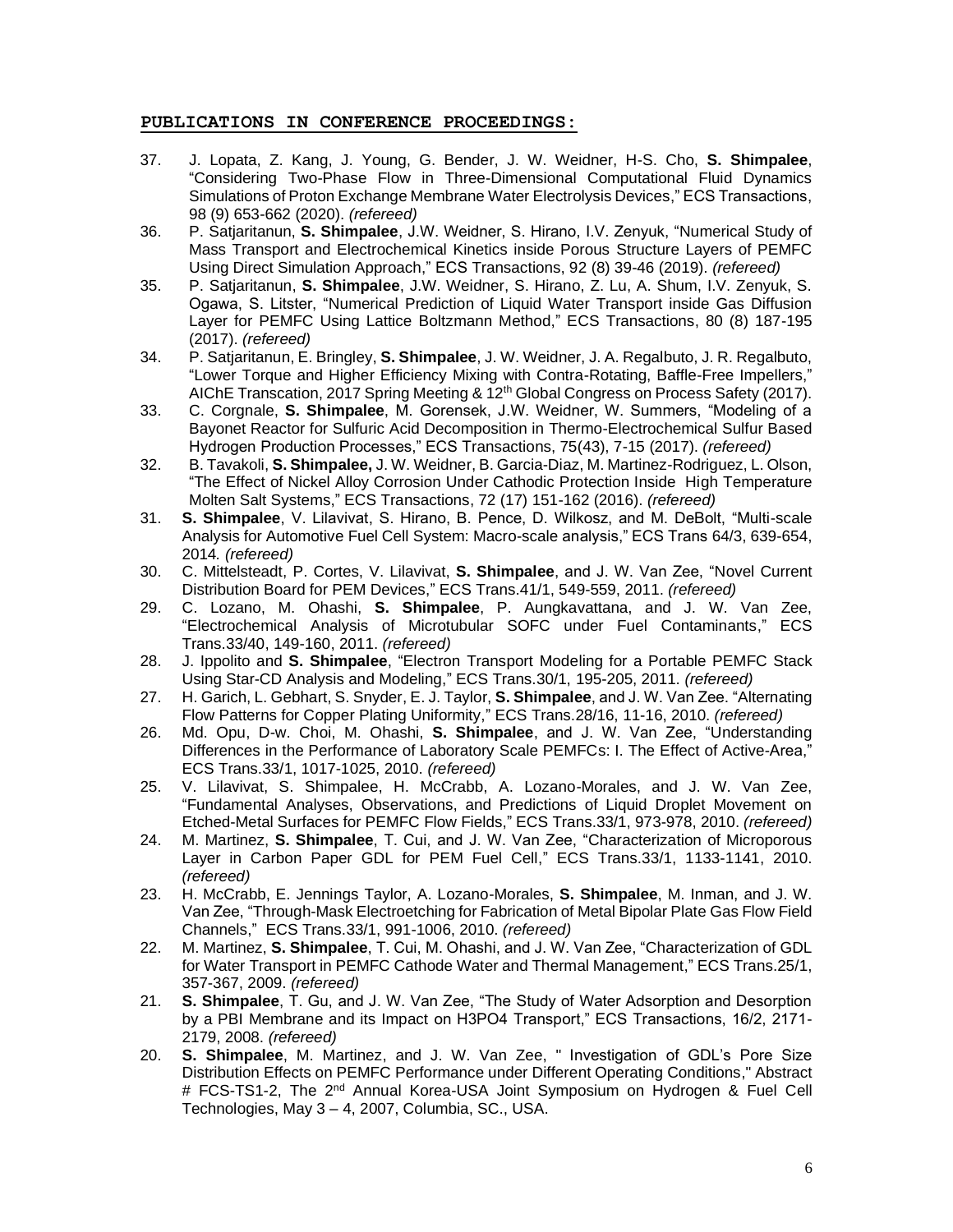- 19. **S. Shimpalee**, M. Martinez, and J. W. Van Zee, "Water Phase Distribution in the Gas Diffusion Layer along a Serpentine Flow Field of a PEMFC," Abstract # 460, 210 Meeting of The Electrochemical Society, October 29 – November 03, 2006, Cancun, Mexico. *(refereed)*
- 18. M. Martinez, **S. Shimpalee**, and J. W. Van Zee, "Simple Model for the Water Phase Distribution in the Gas Diffusion Layer of a PEMFC Cathode," Abstract # 475, 210 Meeting of The Electrochemical Society, October 29 – November 03, 2006, Cancun, Mexico. *(refereed)*
- 17. M. Venkatraman, **S, Shimpalee**, and J. W. Van Zee, "Effect of Net Geometry on Limiting Current Density Distribution in a Parallel Plate Channel," Abstract # 379, 210 Meeting of The Electrochemical Society, October 29 – November 03, 2006, Cancun, Mexico. *(refereed)*
- 16. **S. Shimpalee**, "Using CFD to Understand the Effect of GDL Characteristics on PEMFC Performance," Abstract # 3-2, The 1<sup>st</sup> Annual Korea-USA Joint Symposium on Hydrogen & Fuel Cell Technologies, May 24 – 26, 2006, Daejeon, KOREA.
- 15. **S. Shimpalee** and J. W. Van Zee, "Studies on Rib and Channel Characteristic of Flow Field on PEMFC Performance," Proceeding Volume, 208 Meeting of the Electrochemical Society, October 16 – 21, 2005, Los Angeles, CA. *(refereed)*
- 14. S. Greenway, **S. Shimpalee**, W-k. Lee, Y. Goo, S. Jeoung, S. Yoo, and J. W. Van Zee, "The Effect of Dissimilar Anode/Cathode Flow Field Designs in PEM Fuel Cells, " Proceeding Volume, 208 Meeting of the Electrochemical Society, October 16 – 21, 2005, Los Angeles, CA. *(refereed)*
- 13. M. Martinez, **S. Shimpalee**, and J. W. Van Zee, "Comparing Prediction of PEMFC Behavior Using Maxwell-Stefan and CFD Approximation Equations," Proceeding Volume, 208 Meeting of the Electrochemical Society, October 16 – 21, 2005, Los Angeles, CA. *(refereed)*
- 12. S. Greenway, **S. Shimpalee**, D. Johnson, L. Scribner, and J. W. Van Zee, "Interpretation of Impedance Diagrams: The correlation of First Principles Models and Zview Analysis." Proceeding in 2004 Fuel Cell Seminar, November 1 – 5, 2004, San Antonio, Texas
- 11. **S. Shimpalee**, U. Beuscher, and J. W. Van Zee, "Investigation of GDL Flooding Effects on PEMFC Performance." Fourth International Symposium on PEM Fuel Cells: Proceeding Volume, 206 Meeting of the Electrochemical Society, October 3 – 8, 2004, Honolulu, Hawaii. *(refereed)*
- 10. W-k. Lee, **S. Shimpalee**, Y. Gu, S. K. Jeoung, S. E. Yoo, and J. W. Van Zee, "Study of Flow Field Design for Improving PEMFC Stack Performance." In press in Fourth International Symposium on PEM Fuel Cells: Proceeding Volume, 206 Meeting of The Electrochemical Society, October 3 – 8, 2004, Honolulu, Hawaii. *(refereed)*
- 9. U. Beuscher, G. Rusch, **S. Shimpalee**, and J. W. Van Zee, "Investigate of Gas Diffusion Media Using CFD Modeling," In press in Third International Symposium on PEM Fuel Cells: Proceeding Volume, 202 Meeting of The Electrochemical Society, Oct 20-24, 2002, Salt Lake City , Utah. *(refereed)*
- 8. Glandt, **S. Shimpalee**, and J. W. Van Zee,"Effect of Flow Field Configuration on PEMFC Performance," Abstract # 80a, AIChE's 2002 spring national meeting, New Orleans, LA., 2002.
- 7. **S. Shimpalee**, W.K. Lee, J. W. Van Zee, and H. Naseri-Neshat. *"*Advance in Computational Fluid Dynamics Modeling for PEM Fuel Cells,*"* Proceeding in IECEC 2001, 2001-ET-10, Savannah, GA.
- 6. W.K. Lee, **S. Shimpalee**, J.W. Van Zee, and H. Naseri-Neshat. "Experimental Techniques for PEM Fuel Cell," Proceeding in IECEC 2001, 2001-ET-11, Savannah, GA.
- 5. **S. Shimpalee**, S. Dutta, and J. W. Van Zee. "Numerical Prediction of Local Temperature and Current Density in a PEM Fuel Cell." Proceeding in ASME IMECE, Orlando, FL. November 5-10, 2000, HTD 366-1, pp. 1-12. *(refereed)*
- 4. H. Naseri, **S. Shimpalee**, S. Dutta, W. K. Lee, and J. W. Van Zee*.* "Predicting the Effect of Gas-flow Spacing on Current Density in PEM Fuel Cells," Proceeding in ASME IMECE, Nashville, TN. November 14-19, 1999, AES 39, pp. 337-350. *(refereed)*
- 3. **S. Shimpalee**, S. Dutta, W. K. Lee, and J. W. Van Zee. "Effect of Humidity on PEM Fuel Cell Performance Part II: Numerical Simulation," Proceeding in ASME IMECE, Nashville, TN. November 14-19, 1999, HTD 364-1, pp. 367-374. *(refereed)*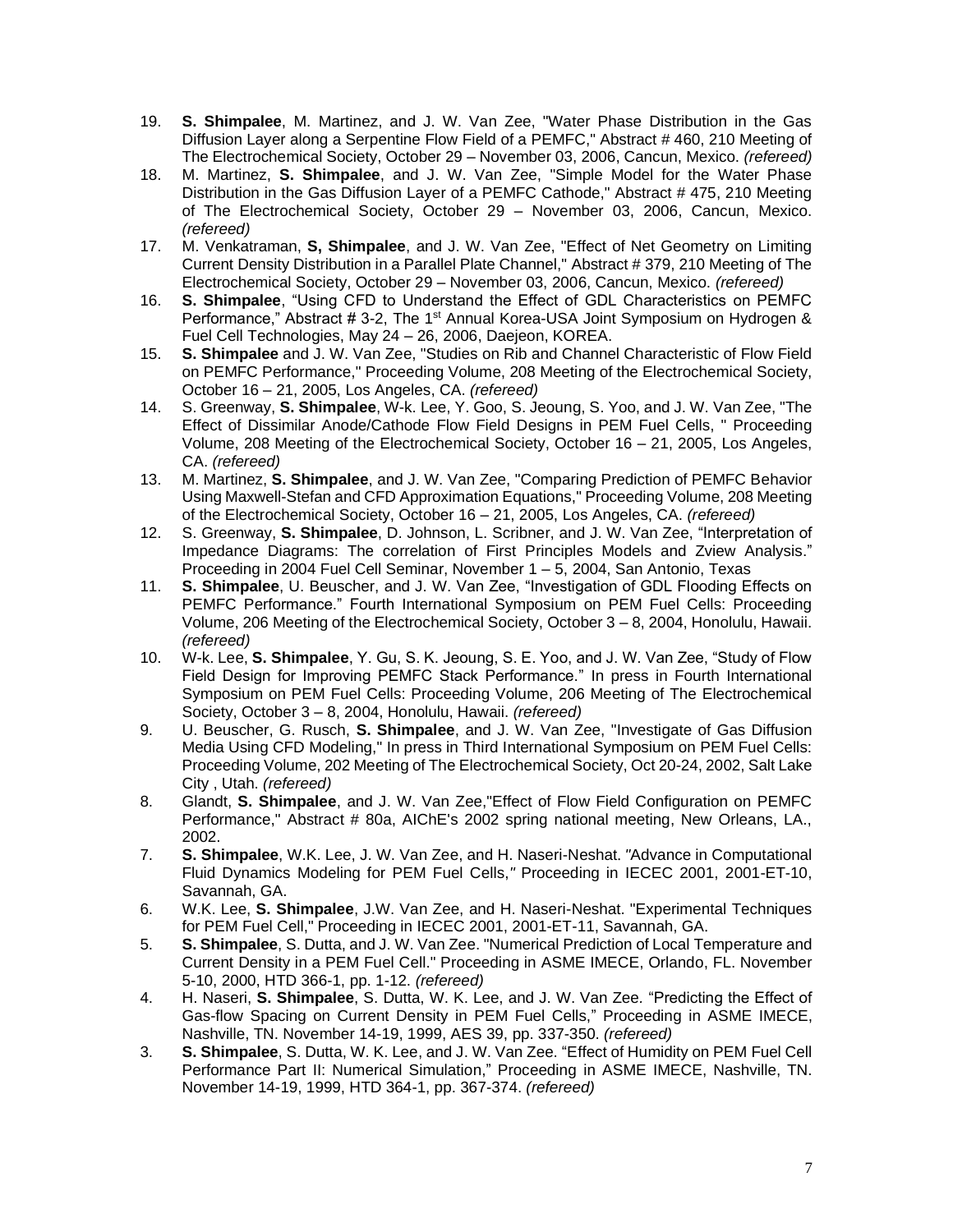- 2. W. K. Lee, J. W. Van Zee, **S. Shimpalee**, and S. Dutta*.* "Effect of Humidity on PEM Fuel Cell Performance Part I: Experiment," Proceeding in ASME IMECE, Nashville, TN. November 14- 19 1999, HTD 364-1, pp. 359-366. *(refereed)*
- 1. **S. Shimpalee** and Y. B. Safdari. "Finite Element Analysis of Heating a Non-mixed Liquid with non-uniform Solar Flux through Semi-transparent Medium," Proceeding in International Solar Energy Conference, Malaysia 1999. *(refereed)*

#### **PROFESSIONAL PRESENTATIONS:**

- 95. CP. Liu, P. Saha, Y. Huang, P. Satjaritanun, **S. Shimpalee**, IV. Zenyuk. Measurement of Contact Angles at Carbon Fiber-Water-Air Triple Phase Boundaries inside Gas Diffusion Media of Polymer Electrolyte Membrane Fuel Cells from Xray Computed Tomography," Abstract# MA2021-01 968, 239th ECS Meeting with the 18th International Meeting on Chemical Sensors (IMCS) May 30, 2021 - June 3, 2021, *Virtual Meeting*.
- 94. J. S. Lopata, S. Kang, H. S. Cho, C. H. Kim, and **S. Shimpalee**, "Three-Dimensional, Two-Phase Computational Fluid Dynamics Simulations of Alkaline Diaphragm Water Electrolysis Devices," Abstract# I01F-2495, PRiME 2020, October 4-9, 2020, *Virtual Meeting*.
- 93. K. Likit-anurak, M. Brizes, **S. Shimpalee**, J. S. Lopata, J. W. Weidner, L. Murdock, B. C. Benicewicz, and B. Meekins, "Gas Phase Electrolysis of Anhydrous HCl for Dry H2 Production," Abstract# I01F-2493, PRiME 2020, October 4-9, 2020, *Virtual Meeting*.
- 92. P. Satjaritanun, J. S. Lopata, H. S. Cho, M. J. Kim, I. V. Zenyuk, and **S. Shimpalee**, "Applying the Lattice Boltzmann Method to Simulate Bubble Growth in Porous Media for PEM Water Electrolysis," Abstract# I01F-2472, PRiME 2020, October 4-9, 2020, *Virtual Meeting*.
- 91. J. S. Lopata, Z. Kang, J. L. Young, G. Bender, J. W. Weidner, H. S. Cho, and **S. Shimpalee**, "Considering Two-Phase Flow in Three-Dimensional Computational Fluid Dynamics Simulations of Proton Exchange Membrane Water Electrolysis Devices," Abstract# I01F-2470, PRiME 2020, October 4-9, 2020, *Virtual Meeting*.
- 90. P. Satjaritanun, **S. Shimpalee**, S. Hirano, T. Sasabe, H. Naito, S. Hirai, and I. V. Zenyuk, "Investigation of Liquid Water Formation in PEMFC By Direct Simulation and Operando X-Ray Computed Tomography," Abstract# I01A-2123, PRiME 2020, October 4-9, 2020, *Virtual Meeting*.
- 89. M. Sepe, P. Satjaritanun, S. Hirano, I. V. Zenyuk, and **S. Shimpalee**, "Investigating Liquid Water Transport in Different Pore Structure of Gas Diffusion Layers for PEMFC Using Lattice Boltzmann Method," Abstract# I01A-2105, PRiME 2020, October 4-9, 2020, *Virtual Meeting*.
- 88. P. Satjaritanun, **S. Shimpalee**, S. Hirano, F. Cetinbas, R. Ahluwalia, and I. V. Zenyuk, "Hybrid Lattice Boltzmann Agglomeration Method for Modeling Transport Phenomena in Catalyst Layer of Polymer Electrolyte Membrane Fuel Cells," Abstract# 101A-2100, PRIME 2020, October 4-9, 2020, *Virtual Meeting*.
- 87. **S. Shimpalee**, P. Satjaritanun, S. Dutta, J. W. Van Zee, J. W. Weidner, and S. Hirano," Development of Polymer Electrolyte Membrane Fuel Cell Models for Transportation Applications Using Sequence of Direct Simulation Methods," Abstract# F03-1593 *Invited*, PRiME 2020, October 4-9, 2020, *Virtual Meeting*.
- 86. D. J. Pereira, H. R. Boyer, T. T. Truong, M. J. Martinez-Rodriguez, and **S. Shimpalee**, "Three-Dimensional Simulation of Solution-Contact Electrolytic Dissolution," Abstract# F01- 1565, PRiME 2020, October 4-9, 2020, *Virtual Meeting*.
- 85. **S. Shimpalee**, "Understand Transport Inside Polymer Electrolyte Membrane Electrochemical Cells Using Multiscale Direct Co-Simulation Modeling," College of Engineering and Applied Sciences, University of Cincinnati, January 22, 2020. (*Invited*)
- 84. J. S. Lopata, G. Bender, Z. Kang, J. L. Young, **S. Shimpalee**, J. W. Weidner. "Effects of Porous Material Properties and Operating Conditions on PEM Electrolysis Performance and the Observation of Mass and Heat Transport," Abstract# Z01-2387, 236<sup>th</sup> ECS Meeting, October 13-17, 2019, Atlanta, Georgia.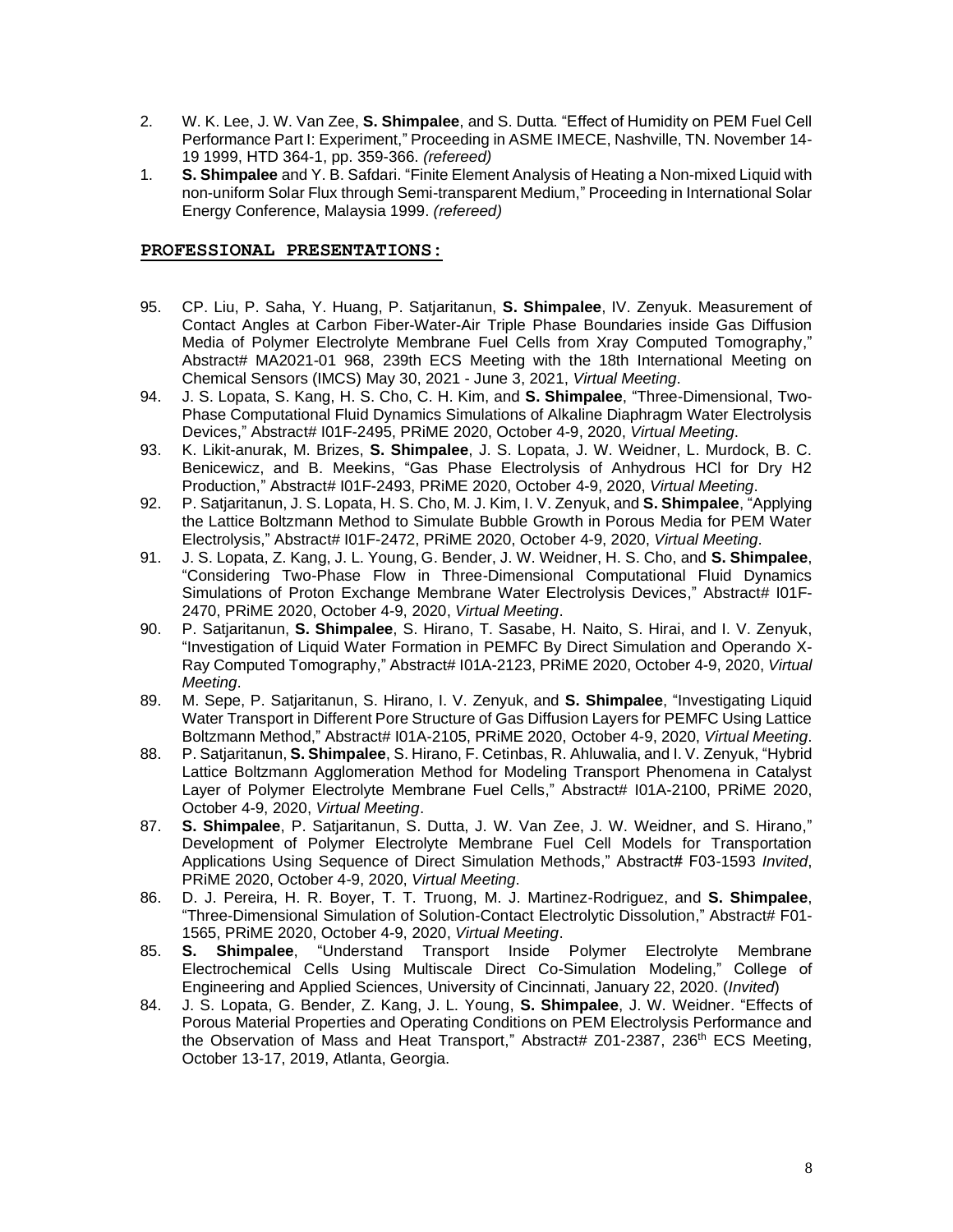- 83. H. Boyer, **S. Shimpalee**, J. W. Weidner, Z. Ma, "Mathematical Modeling of a Proton-Conducting Solid Oxide Electrolyzer Cell Using Computational Fluid Dynamics Simulation," Abstract# Z01-2359, 236th ECS Meeting, October 13-17, 2019, Atlanta, Georgia.
- 82. M. Brizes, M. Sepe, P. Satjaritanun, **S. Shimpalee**, J. W. Weidner, "Characterization of Gas Diffusion Layers through Computational Fluid Dynamics Modeling and BET Theory," Abstract# Z01-2357, 236th ECS Meeting, October 13-17, 2019, Atlanta, Georgia.
- 81. M. Sepe, M. Brizes, J. S. Lopata, **S. Shimpalee**, J. W. Weidner, "Measurement of Macmullin Number for Different Electrochemical Fuel Cell Gas-Diffusion Media Using a Conductivity Cell Apparatus," Abstract# Z01-2341, 236<sup>th</sup> ECS Meeting, October 13-17, 2019, Atlanta, Georgia.
- 80. J. Weiss, L. Payattikul, **S. Shimpalee**, J. Weidner, K. Punyawudho, "Unique Development of Bimetallic Pt3Ni1 Octahedral Structures for Increased Oxygen Reduction Activity," Abstract# Z01-2329, 236th ECS Meeting, October 13-17, 2019, Atlanta, Georgia.
- 79. C. Corgnale, P. Satjaritanun, **S. Shimpalee**, Z. Ma, "Computational Fluid Dynamics Modeling of a Direct Solar Driven Sulfuric Acid Decomposition Reactor," Abstract# 104-1941, 236<sup>th</sup> ECS Meeting, October 13-17, 2019, Atlanta, Georgia.
- 78. K. Likit-anurak, J. S. Lopata, **S. Shimpalee**, J. W. Weidner, Y. Khunatorn, B. Meekins, "Catalyst Effects on Gas Phase HCl Oxidation in PEM Electrolyzer," Abstract# I01F-1760, 236<sup>th</sup> ECS Meeting, October 13-17, 2019, Atlanta, Georgia.
- 77. H. S. Cho, W. C. Cho, S. K. Kim, **S. Shimpalee**, C. H. Kim, "Catalyst Effects on Gas Phase HCl Oxidation in PEM Electrolyzer," Abstract# I01F-1732, 236<sup>th</sup> ECS Meeting, October 13-17, 2019, Atlanta, Georgia.
- 76. **S. Shimpalee**, P. Satjaritanun, , J. W. Weidner, S. Hirano, I.V. Zenyuk, "Using Multiscale Co-Simulation Modeling Technique to Understand the Transports Interaction inside Gas Channel, GDL, MPL, and CL during PEMFC Operations," Abstract# I01A-1382, 236th ECS Meeting, October 13-17, 2019, Atlanta, Georgia.
- 75. P. Satjaritanun, **S. Shimpalee**, J. W. Weidner, S. Hirano, I.V. Zenyuk, "Numerical Study of Mass Transport and Electrochemical Kinetics inside Porous Structure Layers of PEMFC Using Direct Simulation Approach," I01A-1373, 236<sup>th</sup> ECS Meeting, October 13-17, 2019, Atlanta, Georgia.
- 74. **S. Shimpalee**, "Electrochemical Techniques for Real Time, in-Situ Monitoring of Biogeochemistry," Faculty of Engineering, Chiang Mai University, July 18, 2019, Chiang Mai, Thailand. *(invited)*
- 73. P. Satjaritanun, **S. Shimpalee**, J. W. Weidner, S. Hirano, I.V. Zenyuk, "Transport Study Inside Porous Layers of PEFC Using Direct Numerical Simulation," Abstract# F03-1103, 235<sup>th</sup> ECS Meeting, May 26 -30, 2019, Dallas, Mexico, Texas.
- 72. P. Satjaritanun, **S. Shimpalee**, J. W. Weidner, B. A. Devivo, C. E. Turick, H. Colon-Mercado, S. Greenway, A. L. Martin, and J. M. Henson, "Electrochemical Techniques for Real Time, in-Situ Monitoring of Biogeochemistry," Abstract# M01-1995, AiMES 2018, Sept. 30 – Oct. 4, 2018, Cancun, Mexico.
- 71. C. Corgnale, **S. Shimpalee**, P. Satjaritanun, and Z. Ma, "Numerical Modeling of a Novel Solar Driven Sulfuric Acid Decomposition Reactor," Abstract# L04-1910, AiMES 2018, Sept. 30 -Oct. 4, 2018, Cancun, Mexico.
- 70 C. Corgnale, J. R. Monnier, J. R. Regalbuto, **S. Shimpalee**, J. W. Weidner, J. Tengco, W. Diao, D. Ginosar, M. Gorensek, Z. Ma, and W. Summers, "Solar Driven Thermo-Electrochemical Hybrid Sulfur Process for Hydrogen Production," Abstract# L04-1898, AiMES 2018, Sept. 30 – Oct. 4, 2018, Cancun, Mexico.
- 69. P. Satjaritanun, **S. Shimpalee**, J. W. Weidner, A. Shum, I. V. Zenyuk, A. Z., and S. Hirano, "Fundamental Understanding of Water Movement in Gas Diffusion Layer Under Different Arrangements Using Combination of Direct Modeling and Experimental Visualization," Abstract# I01A-1375, AiMES 2018, Sept. 30 – Oct. 4, 2018, Cancun, Mexico.
- 68. **S. Shimpalee**, P. Satjaritanun, J. W. Weidner and S. Hirano, "Numerical Study of Liquid Water Saturation inside Gas Diffusion Layer and Micro Porous Layer during PEMFC Operations Using Multiscale and Multiphase Modeling Approach," Abstract# I01A-1369, AiMES 2018, Sept. 30 – Oct. 4, 2018, Cancun, Mexico.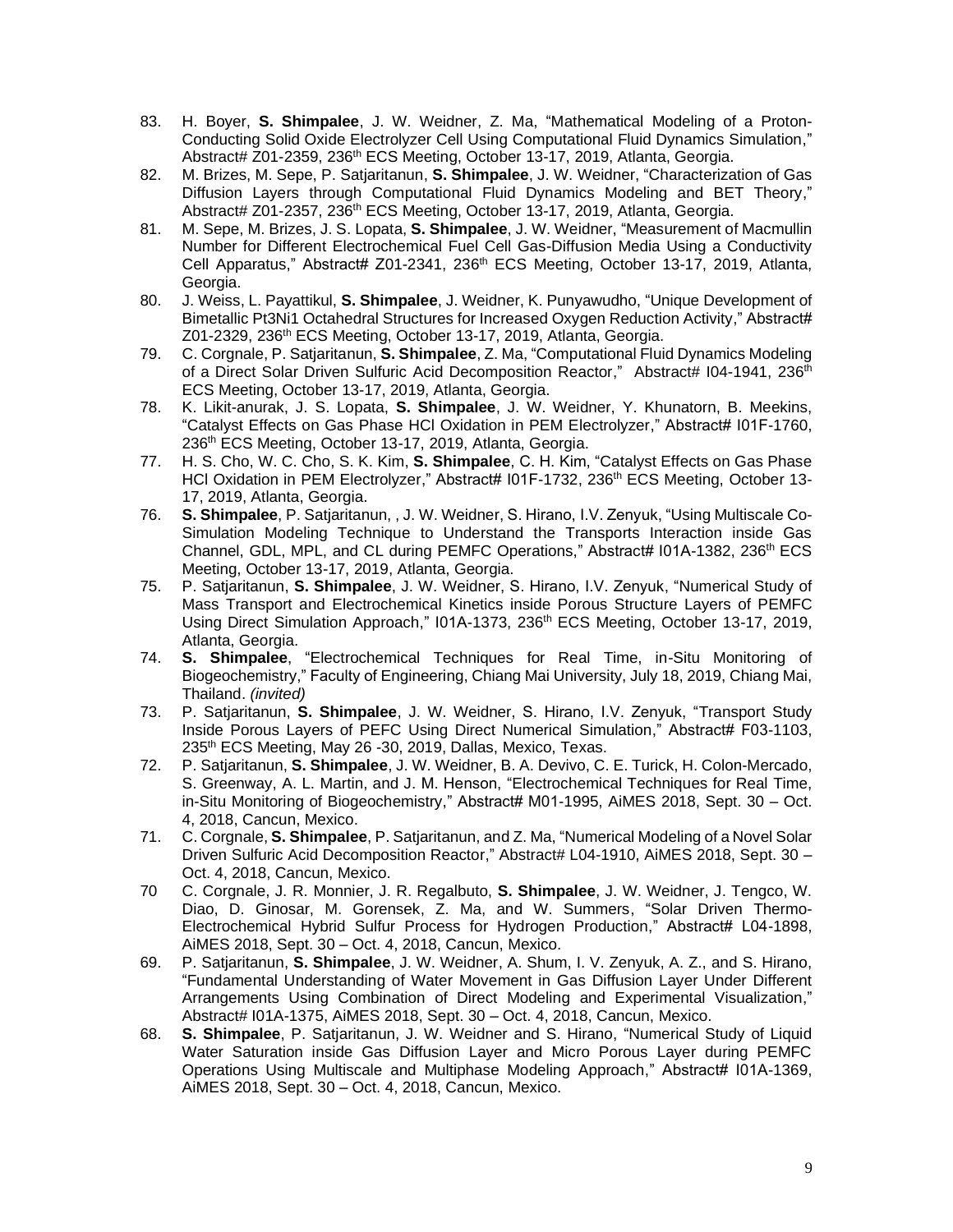- 67. S. Hirano, **S. Shimpalee**, P. Satjaritanun, and J. W. Weidner, "Model-Based Engineering for Water Management in the Gas Diffusion Laver of PEMFC." Abstract# 101A-1354, AIMES 2018, Sept. 30 – Oct. 4, 2018, Cancun, Mexico.
- 66. D. J. Pereira, C. H. Wilkins, **S. Shimpalee**, and J. W. Weidner, "Pt-Ru/C Catalyst Performance during Direct Methanol Fuel Cell Operation," Abstract# 1613, 232<sup>nd</sup> Electrochemical Society Meeting, October 1-5, 2017, National Harbor, Maryland.
- 65. S. Hirano, **S. Shimpalee**, Z. Lu, P. Satjaritanun, J. W. Weidner, "Investigation of PEMFC Performance and Property of the Gas Diffusion Layers Utilizing the Numerical Model," Abstract# 1419, 232<sup>nd</sup> Electrochemical Society Meeting, October 1-5, 2017, National Harbor, Maryland.
- 64. **S. Shimpalee**, P. Satjaritanun, J. W. Weidner, S. Hirano, Z. Lu, A. Shum, I. V. Zenyuk, S. Ogawa, and S. Litster, "Using Multi-Scale Modeling to Understand Transports inside PEMFC Under Different Configurations," Abstract# 1418, 232<sup>nd</sup> Electrochemical Society Meeting, October 1-5, 2017, National Harbor, Maryland.
- 63. P. Satjaritanun, **S. Shimpalee**, J. W. Weidner, S. Hirano, Z. Lu, A. Shum, I. V. Zenyuk, S. Ogawa, and S. Litster, "Numerical Prediction of Liquid Water Transport inside Gas Diffusion Layer for PEMFC Using Lattice Boltzmann Method," Abstract# 1373, 232<sup>nd</sup> Electrochemical Society Meeting, October 1-5, 2017, National Harbor, Maryland.
- 62. P. Satjaritanun, E. Bringley, **S. Shimpalee**, J. W. Weidner, J. A. Regalbuto, J. R. Regalbuto, "Lower Torque and Higher Efficiency Mixing with Contra-Rotating, Baffle-Free Impellers," Abstract# 479869, 2017 Spring Meeting & 12<sup>th</sup> Global Congress on Process Safety, March 26-30, 2017, San Antonio, Texas.
- 61. **S. Shimpalee**, "Understanding of Transports inside PEM Fuel Cells for Fuel Cell Electric Vehicle," Reverse Brain Drain Seminar, National Science and Technology Development Agency, November 24, 2016, Pathum Thani, Thailand. (Invited)
- 60. **S. Shimpalee**, "Evaluation of Research Readiness Prior to Commercialization and Technology Trends," seminar and workshop "Strengthening the Business from Researches", November 15, 2016, Chiang Mai, Thailand. (Invited)
- 59. C. Corgnale, **S. Shimpalee**, M. Gorensek, J.W. Weidner, W. Summers, "Modeling of a Bayonet Reactor for Sulfurinc Acid Decomposition in Thermo-Electrochemical Hydrogen Production Processes," Abstract # 3033, Pacific Rim Meeting on Electrochemical and Solid-State Science, October 4, 2016, Honolulu, Hawaii.
- 58. S. Hirano, J. Chen, **S. Shimpalee**, C. Wang, G. Saloka, "Diagnostic Analysis of the Oxygen Fraction at the Boundary Between Cathode Flowfield and Gas Diffusion Layer in the PEMFC," Abstract # 2749, Pacific Rim Meeting on Electrochemical and Solid-State Science, October 6, 2016, Honolulu, Hawaii.
- 57. **S. Shimpalee**, P. Satjaritanun, S. Hirano, S. Ogawa, Z. Lu, S. Litster, Y. Khunatorn, J. W. Weidner, "Multi-Scale Modeling of Transports inside PEMFC By Combining Multi-Phase CFD Fuel Cell Model with Lattice Boltzmann Method," Abstract # 2387, Pacific Rim Meeting on Electrochemical and Solid-State Science, October 2, 2016, Honolulu, Hawaii.
- 56. B. Tavakoli, **S. Shimpalee**, J.W. Weidner, B.L. Garcia-Diaz, M.J. Martinez-Rodriguez, L.C. Olson, "Modeling the Effect of High-Temperature Alloys on Corrosion inside Molten Salt Systems," Abstract # 1239, Pacific Rim Meeting on Electrochemical and Solid-State Science, October 4, 2016, Honolulu, Hawaii.
- 55. B. Tavakoli, **S. Shimpalee**, J.W. Weidner, B.L. Garcia-Diaz, M.J. Martinez-Rodriguez, L.C. Olson, "The Effect of Nickel Alloy Corrosion under Cathodic Protection inside High Temperature Molten Salt Systems," Abstract # 971, 229<sup>th</sup> Meeting of The Electrochemical Society, June 2, 2016, San Diego, CA.
- 54. B. Tavakoli, **S. Shimpalee**, J.W. Weidner, H-S. Cho, J.W. Van Zee, B.L. Garcia-Diaz, M.J. Martinez-Rodriguez, L.C. Olson, J.R. Gray, "Multidimensional Modeling of Nickel Alloy Corrosion inside High Temperature Molten Salt Systems," Abstract # 711, 228<sup>th</sup> Meeting of The Electrochemical Society, October 15, 2015, Phoenix, AZ.
- 53. H-S. Cho, **S. Shimpalee**, J.W. Van Zee, B. Tavakoli, J.W. Weidner, B.L. Garcia-Diaz, M. Martinez-Rodriguez, R. Fuentes, L. Olson, J. Grey, "Dimensionless Analysis for Predicting High Temperature Alloys Corrosion in Molten Salt Systems for Concentrated Solar Power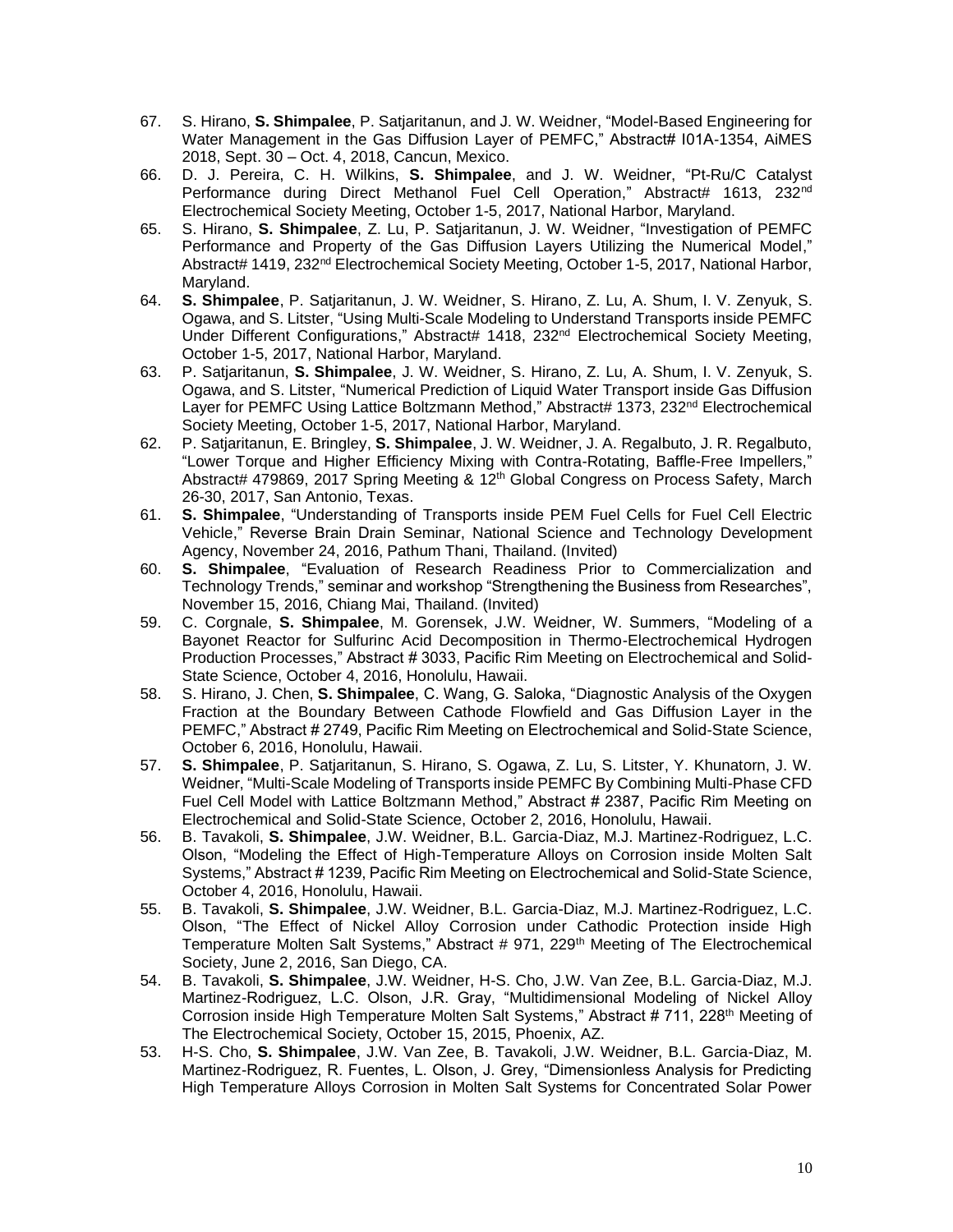Systems," Abstract # 1113, 227<sup>th</sup> Meeting of The Electrochemical Society, May 25, 2015, Chicago, IL.

- 52. V. Lilavivat, **S. Shimpalee**, H. Xu, and C. Mittlesteadt, "Experimental Investigation and Numerical Determination of Custom Gas Diffusion Layers to Understand Water Transports in PEMFC," Abstract # 1222, 226<sup>th</sup> Meeting of The Electrochemical Society, October 5, 2014, Cancun, Mexico.
- 51. **S. Shimpalee**, V. Lilavivat, S. Hirano, B. Pence, D. Wilkosz, M. DeBolt, G. Saloka, "Multiscale Analysis for Automotive Fuel Cell System: Macro-scale analysis," Abstract # 1031, 226<sup>th</sup> Meeting of The Electrochemical Society, October 5, 2014, Cancun, Mexico.
- 50. V. Lilavivat, **S. Shimpalee**, H. Xu, C. Mittelsteadt, and J.W. Van Zee, "The Effect of Membrane Properties on Water Transport in PEMFCs" Abstract #1345, 224 Meeting of The Electrochemical Society, October 29, 2013, San Francisco, CA.
- 49. V. Lilavivat, **S. Shimpalee**, H. Xu, C. Mittelsteadt, and J.W. Van Zee, "Using a Novel Current Distribution Board to Understand Local Water Transport in PEMFCs," Abstract #1545, 222 Meeting of The Electrochemical Society, October 7-12, 2012, Honolulu, Hawaii.
- 48. C. Mittelsteadt, P. Cortes, V. Lilavivat, **S. Shimpalee**, and J.W. Van Zee, "Novel Current Distribution Board for PEM Devices," Abstract #1078, 220 Meeting of The Electrochemical Society, October 9-14, 2011, Boston, MA.
- 47. **S. Shimpalee**, V. Lilavivat, H. McCrabb, Ej. Taylor, and J.W. Van Zee, "Development of Metal Bipolar Plate for PEMFCs Using Through-Mask Electro-Etching Process," Abstract #793, 220 Meeting of The Electrochemical Society, October 9-14, 2011, Boston, MA.
- 46. D-w. Choi, M. Ohashi, **S. Shimpalee**, P. Aungkavattana, and J.W. Van Zee, "A Study of Hydrogen Sulfide Contaminants on the Anode of Micro-Tubular SOFC," Abstract #1536, 220 Meeting of The Electrochemical Society, October 9-14, 2011, Boston, MA.
- 45. C. Andres-Lozano, M. Ohashi, **S. Shimpalee**, P. Aungkavattana, and J.W. Van Zee, "Electrochemical Analysis of Microtubular SOFC under Fuel Contaminants," Abstract #1185, 218 Meeting of The Electrochemical Society, October 10-15, 2010, Las Vegas, NV.
- 44. V. Lilavivat, **S. Shimpalee**, H. McCrabb, A. Lozano-Morales, and J.W. Van Zee, "Fundamental Analyses, Observations, and Predictions of Liquid Droplet Movement on Etched-Metal Surfaces for PEMFC," Abstract #726, 218 Meeting of The Electrochemical Society, October 10-15, 2010, Las Vegas, NV.
- 43. H. McCrabb, Ej. Taylor, A. Lozano-Morales, **S. Shimpalee**, M. Inman, and J.W. Van Zee, "Through-Mask Electroetching for Fabrication of Metal Bipolar Plate Gas Flow Field Channels," Abstract #728, 218 Meeting of The Electrochemical Society, October 10-15, 2010, Las Vegas, NV.
- 42. M. Martinez, **S. Shimpalee**, T. Cui, and J.W. Van Zee, "Characterization of Microporous Layer in Carbon Paper GDL for PEM Fuel Cell," Abstract #927, 218 Meeting of The Electrochemical Society, October 10-15, 2010, Las Vegas, NV.
- 41. **S. Shimpalee**, V. Lilavivat, H. McCrabb, A. Lozano-Marales, and J.W. Van Zee, "Understanding the Effect of Channel Tolerances on Performance of PEMFCs," Abstract #718, 218 Meeting of The Electrochemical Society, October 10-15, 2010, Las Vegas, NV.
- 40. Md. Opu, D-w. Choi, M. Ohashi, **S. Shimpalee**, and J.W. Van Zee, "Understanding Differences in the Performance of Laboratory Scale," Abstract #823, 218 Meeting of The Electrochemical Society, October 10-15, 2010, Las Vegas, NV.
- 39. H. Garich, L. Gebhart, S. Snyder, Ej. Taylor, **S. Shimpalee** and J.W. Van Zee, "Alternating Flow Patterns for Copper Plating Uniformity," Abstract #1296, 217 Meeting of The Electrochemical Society, April 25-30, 2010, Vancouver, Canada.
- 38. M. Martinez, **S. Shimpalee**, T. Cui, M. Ohashi, and J. W. Van Zee, "Characterization of GDL for Water Transport in PEMFC Cathode," Abstract #821, 216 Meeting of The Electrochemical Society, October 4-9, 2009, Vienna, Austria.
- 37. J. W. Van Zee and **S. Shimpalee**, "Non-uniform Current Distributions in PEM Fuel Cells Energy Technology," Abstract #1080, 215 Meeting of The Electrochemical Society, May 24- 29, 2009, San Francisco, CA.
- 36. J. W. Van Zee, **S. Shimpalee**, M. Martinez, M. Venkatraman, and D. Jeon, "Applications of Computational Fluid Dynamics to Electrochemical Systems," Abstract #2681, 214 Meeting of The Electrochemical Society, October 12– 17, 2008, Honolulu, Hawaii.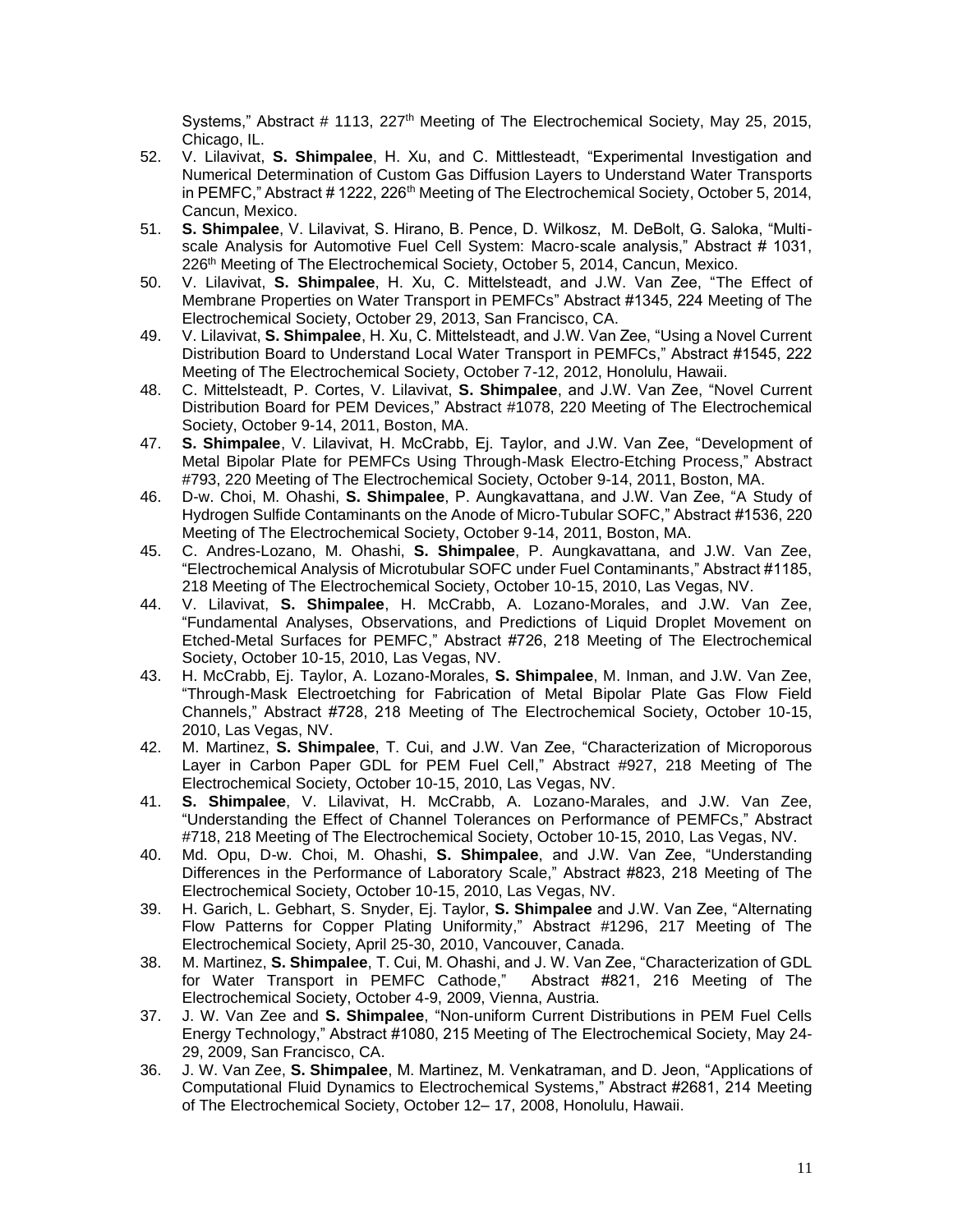- 35. **S. Shimpalee,** T. Gu, and J. W. Van Zee, "The Study of Water Adsorption and Desorption by a PBI Membrane and its Impact on H3PO4 Transport," Abstract #1131, 214 Meeting of The Electrochemical Society, October 12– 17, 2008, Honolulu, Hawaii.
- 34. **S. Shimpalee**, "How a Fuel Cell works", Citizens' School on Fuel Cell and Hydrogen Technology, March 31, 2008, Columbia, SC. *(Invited)*
- 33. M. J. Martinez, **S. Shimpalee** and J. Van Zee, "Effect of Gas Diffusion Layer Properties in the Water Transport of a PEMFC Cathode," Abstract # 539, 212 Meeting of The Electrochemical Society, October 7– 12, 2007, Washington, DC.
- 32. D. Jeon, **S. Shimpalee** and J. Van Zee, "A Geometrical Approach to Minimize Contaminant effect on Straight Parallel PEM Fuel Cells," Abstract # 537, 212 Meeting of The Electrochemical Society, October 7– 12, 2007, Washington, DC.
- 31. K. Punyawudho, **S. Shimpalee** and J. Van Zee, "Sulfur Dioxide Contamination in PEMFCs: Material Balance Approach," Abstract # 445, 212 Meeting of The Electrochemical Society, October 7– 12, 2007, Washington, DC.
- 30. M. Venkatraman, **S, Shimpalee**, and J. W. Van Zee, "Effect of Net Geometry on Limiting Current Density Distribution in a Parallel Plate Channel," Abstract # 379, 210 Meeting of The Electrochemical Society, October 29 – November 03, 2006, Cancun, Mexico.
- 29. M. Martinez, **S. Shimpalee**, and J. W. Van Zee, "Simple Model for the Water Phase Distribution in the Gas Diffusion Layer of a PEMFC Cathode," Abstract # 475, 210 Meeting of The Electrochemical Society, October 29 – November 03, 2006, Cancun, Mexico.
- 28. **S. Shimpalee**, M. Martinez, and J. W. Van Zee, "Water Phase Distribution in the Gas Diffusion Layer along a Serpentine Flow Field of a PEMFC," Abstract # 460, 210 Meeting of The Electrochemical Society, October 29 – November 03, 2006, Cancun, Mexico.
- 27. M. Martinez, **S. Shimpalee**, and J. W. Van Zee, "Modeling the Effects of Pore Size and Surface Wettability on Water Phase Distribution Inside the Gas Diffusion Layer of the Cathode in a PEMFC," Workshop on Numerical, Mathematical and Modeling Analysis related to Fluid Dynamics in Hydrogen Fuel Cells, University of Ottawa, May 10-12, 2006, Ottawa, Canada.
- 26. **S. Shimpalee**, "Using CFD for System Design of Solid Oxide Fuel Cells," Annual Meeting of Association of Thai Professionals in America and Canada, March 25 – 26, 2006, Washington DC. **(***Invited***)**
- 25. **S. Shimpalee**, "Using CFD to Understand the Effect of GDL Characteristics on PEMFC Performance," Abstract # 3-2, The 1<sup>st</sup> Annual Korea-USA Joint Symposium on Hydrogen & Fuel Cell Technologies, May 24 – 26, 2006, Daejeon, KOREA. *(Invited)*
- 24. **S. Shimpalee** and J. W. Van Zee, "Studies on Rib and Channel Characteristic of Flow Field on PEMFC Performance," Abstract # 1006, 208 Meeting of The Electrochemical Society, October 16 – 21, 2005, Los Angeles, CA.
- 23. S. Greenway, **S. Shimpalee**, W-k. Lee, Y. Goo, S. Jeoung, S. Yoo, and J. W. Van Zee, "The Effect of Dissimilar Anode/Cathode Flow Field Designs in PEM Fuel Cells, " Abstract # 1009, 208 Meeting of The Electrochemical Society, October 16 – 21, 2005, Los Angeles, CA.
- 22. M. Martinez, **S. Shimpalee**, and J. W. Van Zee, "Comparing Prediction of PEMFC Behavior Using Maxwell-Stefan and CFD Approximation Equations," Abstract # 943, 208 Meeting of The Electrochemical Society, October 16 – 21, 2005, Los Angeles, CA.
- 21. **S. Shimpalee**, "Using CFD to Understand PEMFC's Behavior," International Fuel Cell Symposium "New Trend in Fuel Cell Technology," Yonsei University, April 15, 2005, Seoul, Korea. *(Invited)*
- 20. **S. Shimpalee**, "The Effect of GDL's Electrical Conductivity on PEMFC Performance," Computational Fuel Cells Dynamics (CFCD)-III workshop, March 19-24, 2005, Banff, Alberta, Canada. *(Invited)*
- 19. S. Greenway, **S. Shimpalee**, D. Johnson, L. Scribner, and J. W. Van Zee, "Interpretation of Impedance Diagrams: The correlation of First Principles Models and Zview Analysis." 2004 Fuel Cell Seminar, November 1 – 5, 2004, San Antonio, Texas.
- 18. **S. Shimpalee**, U. Beuscher, and J. W. Van Zee, "Investigation of GDL Flooding Effects on PEMFC Performance." Abstract # 1931, 206 Meeting of the Electrochemical Society, October 3 – 8, 2004, Honolulu, Hawaii.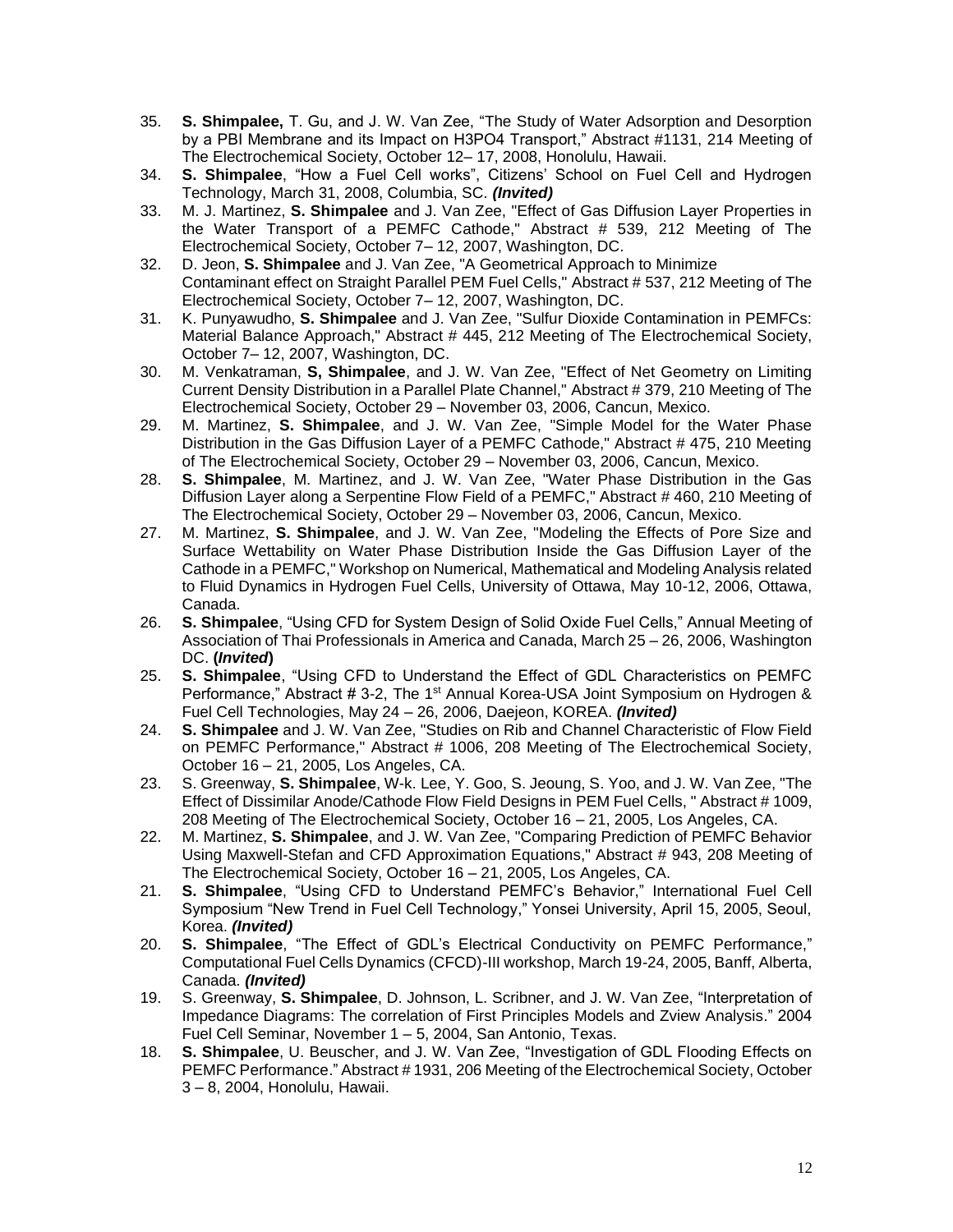- 17. W-k. Lee, **S. Shimpalee**, Y. Gu, S. K. Jeoung, S. E. Yoo, and J. W. Van Zee, "Study of Flow Field Design for Improving PEMFC Stack Performance." Abstract # 1874, 206<sup>th</sup> meeting of the Electrochemical Society, October 3-8, 2004, Honolulu, Hawaii.
- 16. S. Greenway, **S. Shimpalee**, and J. W. Van Zee, "The Effect of Proton Conductivity and Gas Diffusion Layer Properties on Impedance in PEMFCs." 6<sup>th</sup> International Symposium on Electrochemical Impedance Spectroscopy, May 16 – 21, 2004, Cocoa Beach, Florida.
- 15. **S. Shimpalee**, "Overview of PEM Fuel Cell and R&D activity at U. of South Carolina." The next generation, Association of Thai Professional in America and Canada (ATPAC), ATPAC annual meeting, April 9 – 11, 2004, San Francisco, CA. *(Invited)*
- 14. **S. Shimpalee** and J. W. Van Zee, "Using CFD to Understand PEM Fuel Cell Behavior: Interaction of CFD and Experimental Research," The 2003 STAR-CD Korean user conference, September 29, 2003, Seoul, Korea. *(Invited)*
- 13. **S. Shimpalee** and J. W. Van Zee, "Using CFD to understand the Effect of CO Poisoning in a PEMFC." Abstract # 1203, 203 Meeting of the Electrochemical Society, April 27 – May 2, 2003, Paris, France.
- 12. S. Greenway, **S. Shimpalee**, F. Buechi, and J. W. Van Zee, "Local Current Density Prediction in a 200-cm2 PEMFC Semi-segmented Electrode System," Abstract # 1195, 203 Meeting of The Electrochemical Society, April 27 – May 2, 2003, Paris, France.
- 11. **S. Shimpalee**, S. Greenway, and J. W. Van Zee, "Using CFD to Understand PEM Fuel Cell Behavior: Transient Operation," The 2002 STAR-CD French user conference, September 16, 2002, Paris, France.
- 10. U. Beuscher, G. Rusch, **S. Shimpalee**, and J. W. Van Zee, "Investigate of Gas Diffusion Media Using CFD Modeling." Abstract # 861, 202 Meeting of the Electrochemical Society, Oct 20-24, 2002, Salt Lake City, Utah.
- 9. S. Greenway, **S. Shimpalee**, and J. W. Van Zee, "The Interaction of Permeability and Flowfield Geometry on PEMFC Performance." Abstract # 860, 202 Meeting of the Electrochemical Society, Oct 20-24, 2002, Salt Lake City, Utah.
- 8. **S. Shimpalee**, W-k. Lee, H. Nasei-Neshat, and J. W. Van Zee, "Prediction of Transient Response for a 25-cm<sup>2</sup> PEM Fuel Cell," Abstract # 1136, 201 Meeting of The Electrochemical Society, May 12-17, 2002, Philadelphia, PA.
- 7. **S. Shimpalee**, J. Glandt, and J. W. Van Zee," Effect of Flow Field Configuration on PEMFC Performance." Abstract # 80a, AIChE's 2002 spring national meeting, New Orleans, LA., 2002.
- 6. W.K. Lee, **S. Shimpalee**, J.W. Van Zee, and H. Naseri-Neshat, "Experimental Techniques for PEM Fuel Cell." Presented in IECEC 2001, Savannah, GA.
- 5. **S. Shimpalee**, W.K. Lee, J. W. Van Zee, and H. Naseri-Neshat, "Advance in Computational Fluid Dynamics Modeling for PEM Fuel Cells." Presented in IECEC 2001, Savannah, GA.
- 4. **S. Shimpalee**, S. Dutta, and J. W. Van Zee. "Numerical Prediction of Local Temperature and Current Density in a PEM Fuel Cell." Presented in ASME IMECE, Orlando, FL. November 5- 10, 2000.
- 3. H. Naseri-Neshat, **S. Shimpalee**, S. Dutta, W. K. Lee, and J. W. Van Zee, "Predicting the Effect of Gas-flow Spacing on Current Density in PEM Fuel Cells," Presented in ASME IMECE, Nashville, TN. November 14-19, 1999.
- 2. **S. Shimpalee**, S. Dutta, W. K. Lee, and J. W. Van Zee, "Effect of Humidity on PEM Fuel Cell Performance Part II: *Numerical Simulation*." Presented in ASME IMECE, Nashville, TN. November 14-19, 1999.
- 1. W. K. Lee, J. W. Van Zee, **S. Shimpalee**, and S. Dutta*.* "Effect of Humidity on PEM Fuel 2Cell Performance Part I: Experiment," Proceeding in ASME IMECE, Nashville, TN. November 14-19 1999.

## **COURSE TAUGHT**:

## 1. **ECHE 322: Mass Transfer**

Molecular diffusion in fluids; diffusion in laminar and turbulent flow; momentum, transport analogies; interfacial mass transfer; design applications including humidification and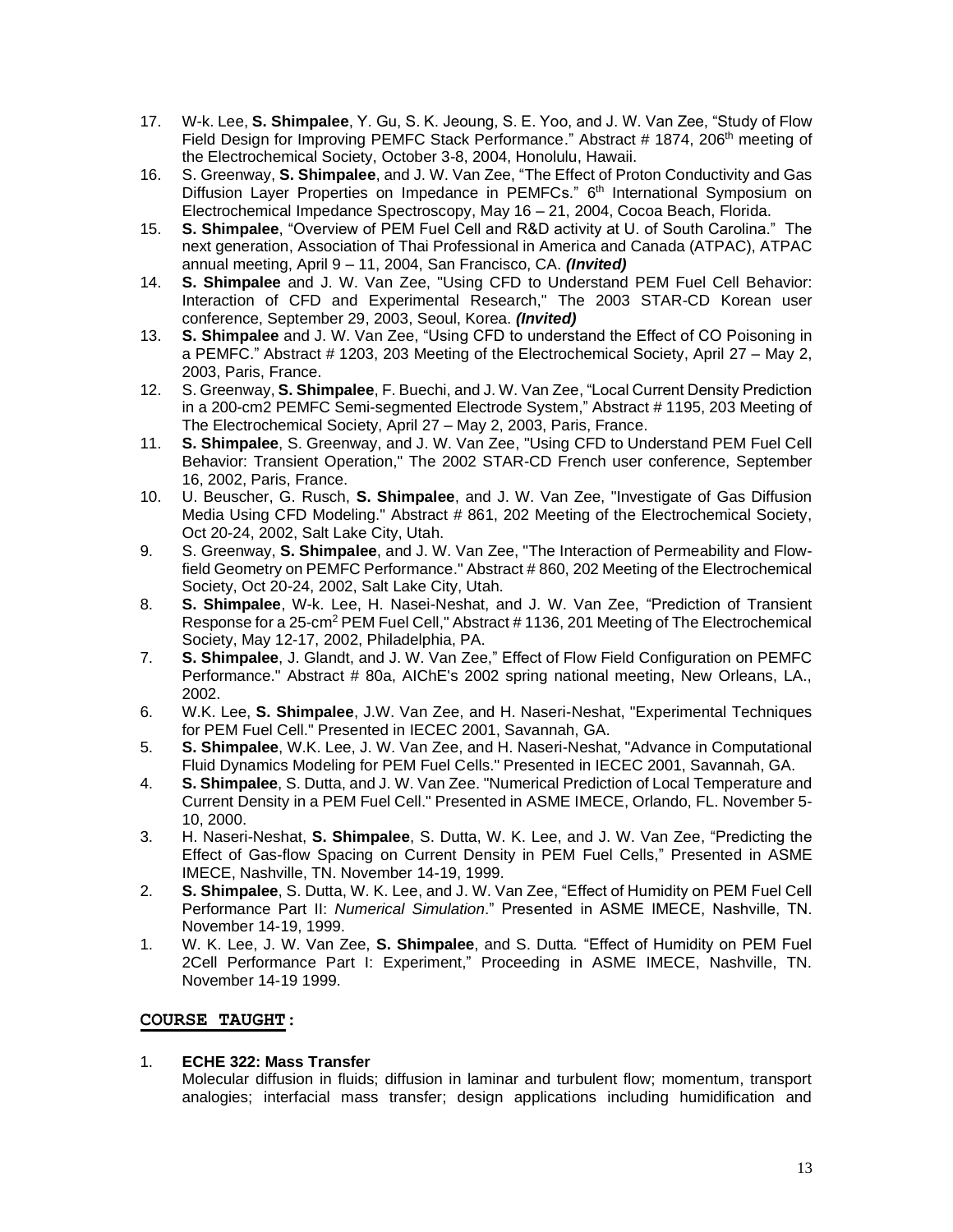absorption.

## 2. **ECHE 589 AND ECHE 521: Computational Fluid Dynamics for Engineering Applications**

An introduction to the use of commercial CFD codes to analyze flow, heat, and mass transfer problems of practical engineering interest. At the end of the course students will understand the process of developing a geometrical model for the flow, applying appropriate boundary conditions, specifying solution parameters, and visualizing the results.

3. **Transport Phenomena** Applications of chemical/mechanical/civil engineering analysis to momentum, heat/mass, and multiphase transport problems for advanced undergraduate and graduate students.

## 4. **ENCP 460 and ENCP 440: Sustainable Development in Thailand**

An examination of political, social, technical, and economic issues that Thailand faces as they overcome these problems in a more sustainable and sufficiency way by the initiative of His Majesty the Late King Rama IX and members of his Family.

## **GRANTS:**

- 56. "Evaluation of a New Process for a Highly Durable Proton Conducting PBI Membrane", funded by BASF 08/21-02/24 (*\$523,611*): Role - CoPI
- 55. "Thermocatalytic Ethylene Production Using Targeted RF Induction Heating", funded DoE/AMO thru SRNL 03/21 -03/24 *(\$513,334*): Role - PI
- 54. "Critical Element Biomining", funded Savannah River Nuclear Solution LDRD 01/21 09/21 *(\$34,000*): Role - PI
- 53. "Strong Electrostatic Adsorption on Commercial Extruded Supports", funded by NSF-IUCR: Center for Rational Catalyst Synthesis (CeRCaS) 10/20 – 09/21 *(\$60,000*): Role Co-PI
- 52. "Modeling of Electrolytic Dissolution", funded by Savannah River Nuclear Solution 07/19 06/21 *(\$250,000)*: Role - PI
- 51. "Core technology development for alkaline water electrolysis", funded by Korean Institute of Energy Research 07/19 – 06/23 *(\$178,000)*: Role - PI
- 50. "Flow Loop and Getter Bed Simulation", funded by SRNL under DoE SunShot 08/18 03/20 *(\$117,200)*: Role - PI
- 49. "Innovative Bilayer Microporous Layer for PEM Fuel Cells", funded by Giner Inc. under DOE SBIR 05/18 – 12/18 *(\$30,000)*: Role - PI
- 48. "Numerical simulation of multiphase behavior in state of the art alkaline water electrolyzer", funded by Korean Institute of Energy Research 01/18 – 12/20 *(\$162,000)*: Role - PI
- 47. "Mass-transport Modeling of Catalyst Layer in PEMFC using Lattice Boltzmann Method", funded by Ford Motor Company– University Research Program 01/18 – 12/20 *(\$150,000)*: Role - PI
- 46. "High temperature reactor catalyst material development for low cost and efficient solar driven sulfur-based processes", funded by Greenway Energy under DoE EERE HydroGEN 10/17 – 09/20 *(\$461,250)*: Role – coPI
- 45. "Multi-phase CFD Fuel Cell Models with Lattice Boltzmann Method Implementation for High Current Density Operation in PEMFCs-Year 2017", funded by Ford Motor – University Research Program 01/17 – 12/17 *(\$20,000)*: Role - PI
- 44 "Bioprocess Intensification", funded by Savannah River National Laboratories under DoE-Bioenergy Technologies Program – 01/17 – 12/19 *(\$240,000)*: Role - PI
- 43 "Design of Bayonet Reactor and Sand-to-Particles Heat Exchanger in Solar Hydrogen Production by the Hybrid Sulfur Process", funded by Savannah River National Laboratories under SunShot Program – 05/16 – 05/17 *(\$37,500)*: Role - PI
- 42 "Multi-phase CFD Fuel Cell Models with Lattice Boltzmann Method Implementation for High Current Density Operation in PEMFCs-Year 2016", funded by Ford Motor – University Research Program 01/16 – 12/16 *(\$40,000)*: Role - PI
- 41 "Using CFD to Understand the Transport and Corrosion Phenomenon inside High Temperature Molten Salt Systems for Next Generation Concentrated Solar Power Systems",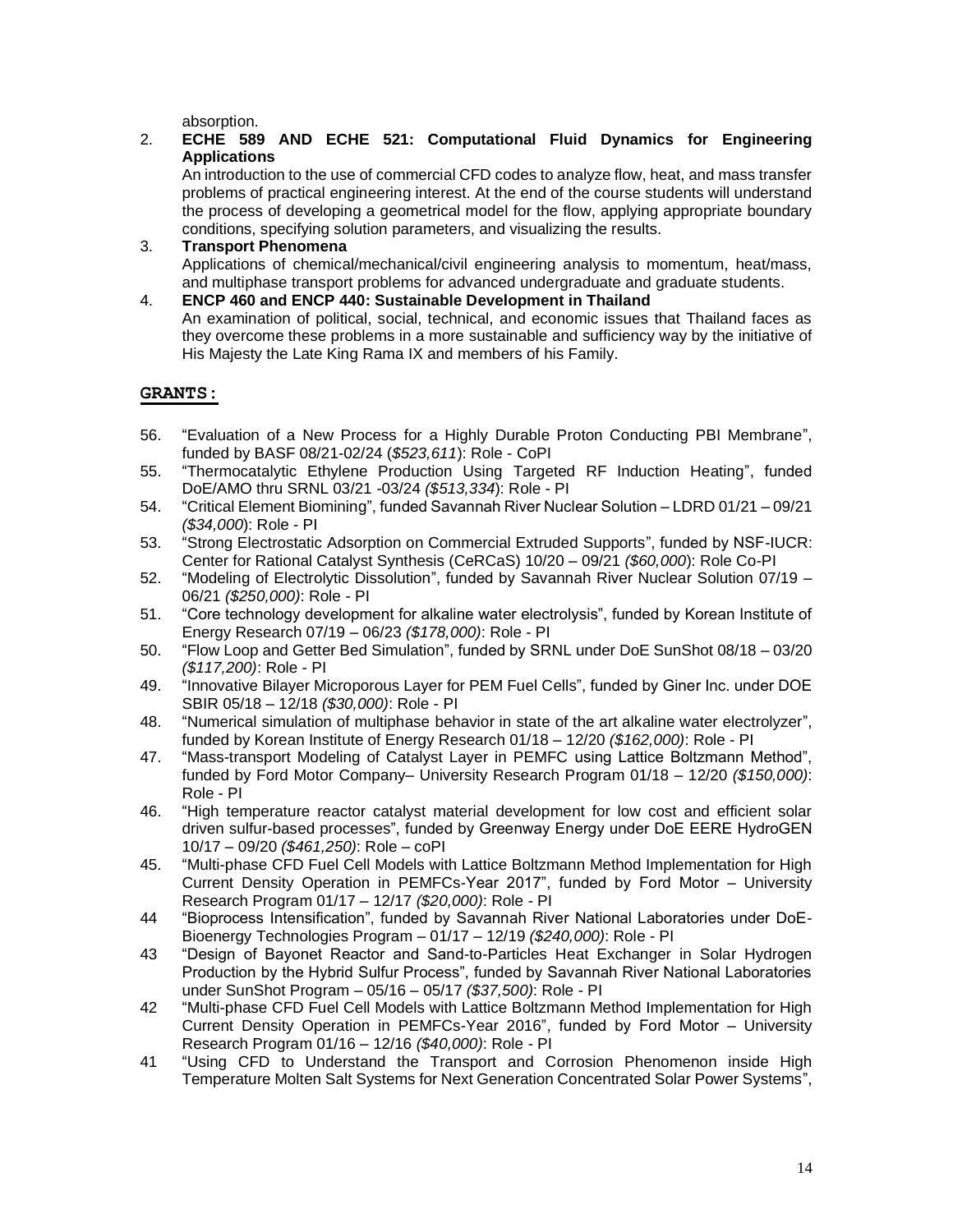funded by Savannah River National Laboratories under DoE SunShot Program – 01/16 – 12/16 *(\$40,000)*: Role - PI

- 40 "Electrochemical Systems and Materials Durability", funded by Clean Energy Research for Savannah River Nuclear Solutions – 01/15 – 12/17 *(\$120,000)*: Role - PI
- 39 "Using CFD to Understand the Transport and Corrosion Phenomenon inside High Temperature Molten Salt Systems for Next Generation Concentrated Solar Power Systems", funded by Savannah River National Laboratories under DoE SunShot Program – 01/15 – 12/15 *(\$40,000)*: Role - PI
- 38 "Multi-phase CFD Fuel Cell Models with Lattice Boltzmann Method Implementation for High Current Density Operation in PEMFCs-Year 2015", funded by Ford Motor – University Research Program 12/14 – 12/15 *(\$40,000)*: Role - PI
- 37 "Fundamental Corrosion Studies in High-Temperature Molten Salt Systems for Next Generation Concentrated Solar Power Systems", funded by Savannah River National Laboratory – 10/14 – 12/15 *(\$25,000)*: Role - PI
- 36 "Allergens and Induced Asthma: Eradicating Indoor Allergens from Dust Mites", funded by CarboNix under NIH-SBIR Phase II's subcontractor – 07/14 – 06/15 *(\$89,869)*: Role - PI
- 35 "Using CFD to Understand the Transport and Corrosion Phenomenon inside High Temperature Molten Salt Systems for Next Generation Concentrated Solar Power Systems", funded by Savannah River National Laboratories under DoE SunShot Program – 01/14 – 12/14 *(\$40,000)*: Role - PI
- 34 "Multi-phase CFD Fuel Cell Models with Lattice Boltzmann Method Implementation for High Current Density Operation in PEMFCs", funded by Ford Motor – University Research Program 12/13 – 12/14 *(\$20,000)*: Role - PI
- 33 "Using CFD to understand heat and mass flows inside electrolyzer system enclosures and gas/liquid separators", funded by the NSF I/UCRC for Fuel Cells as Project # 48. 01/12 – 12/13 (*\$96,000*): Role - PI
- 32 "Characterization of Gas Diffusion Layer and Their Effects on PEMFC Performance", funded by the NSF I/UCRC for Fuel Cells as Project # 19H. 01/11 – 12/11 (*\$48,000*): Role - PI
- 31. "Computational Fluid Dynamics Analysis of Electro Etched Stainless Steel micro-channel of bipolar plate", funded by the NSF I/UCRC for Fuel Cells as Project # 45B. 01/11 – 12/11 (*\$48,000*): Role - PI
- 30. "Characterization of Gas Diffusion Layer and Their Effects on PEMFC Performance", funded by the NSF I/UCRC for Fuel Cells as Project # 19G. 01/10 – 12/10 (*\$48,000*): Role - PI
- 29. "Transport Studies and Modeling in PEM Fuel Cells," DOE award number DE-EE0000471 USC subcontract. 02/10 – 08/13 *(\$800,000)*: Role - coPI
- 28. "Understanding the effects of coal based gas contaminants and degradation mechanisms on SOFCs," funded by National Metal and Material Technology Center (MTEC), Thailand. 01/01/10 – 12/31/11 *(\$29,488)*: Role - PI
- 27. "Computational Fluid Dynamics Analysis of Electro Etched Stainless Steel micro-channel of bipolar plate", funded by the NSF I/UCRC for Fuel Cells as Project # 45. 01/10 – 12/10 (*\$48,000*): Role - PI
- 26. "Pressure Drop in Flow Channels due to Blockage by Water Drops", funded by the NSF I/UCRC for Fuel Cells as Project # 40B. 01/09 – 12/09 (*\$48,000*): Role - PI
- 25. "Characterization of Gas Diffusion Layer and Their Effects on PEMFC Performance", funded by the NSF I/UCRC for Fuel Cells as Project # 19F. 01/09 – 12/09 (*\$48,000*): Role - PI
- 24. "Using Internal Pressure-assisted Embossing and Mechanical Bonding for Robust and Lowcost Fabrication of Metal PEMFC Bipolar Plates," A TIE Project for cooperative research funded by the NSF I/UCRC program as Project # 37D. 06/08 – 05/10 *(\$100,000)*: Role - PI
- 23. "Seminar & Workshop: Proton Exchange Membrane (PEM) Fuel Cells", travel grant funded by Office of Science and Technology, Ministry of Science and Technology, Thailand. 06/17/08 – 06/19/08 (*\$15,000*): Role - PI
- 22. "Pressure Drop in Flow Channels due to Blockage by Water Drops", funded by the NSF I/UCRC for Fuel Cells as Project # 40. 01/08 – 12/08 (*\$48,000*): Role - PI
- 21. "Characterization of Gas Diffusion Layer and Their Effects on PEMFC Performance", funded by the NSF I/UCRC for Fuel Cells as Project # 19E. 01/08 – 12/08 (*\$48,000*): Role - PI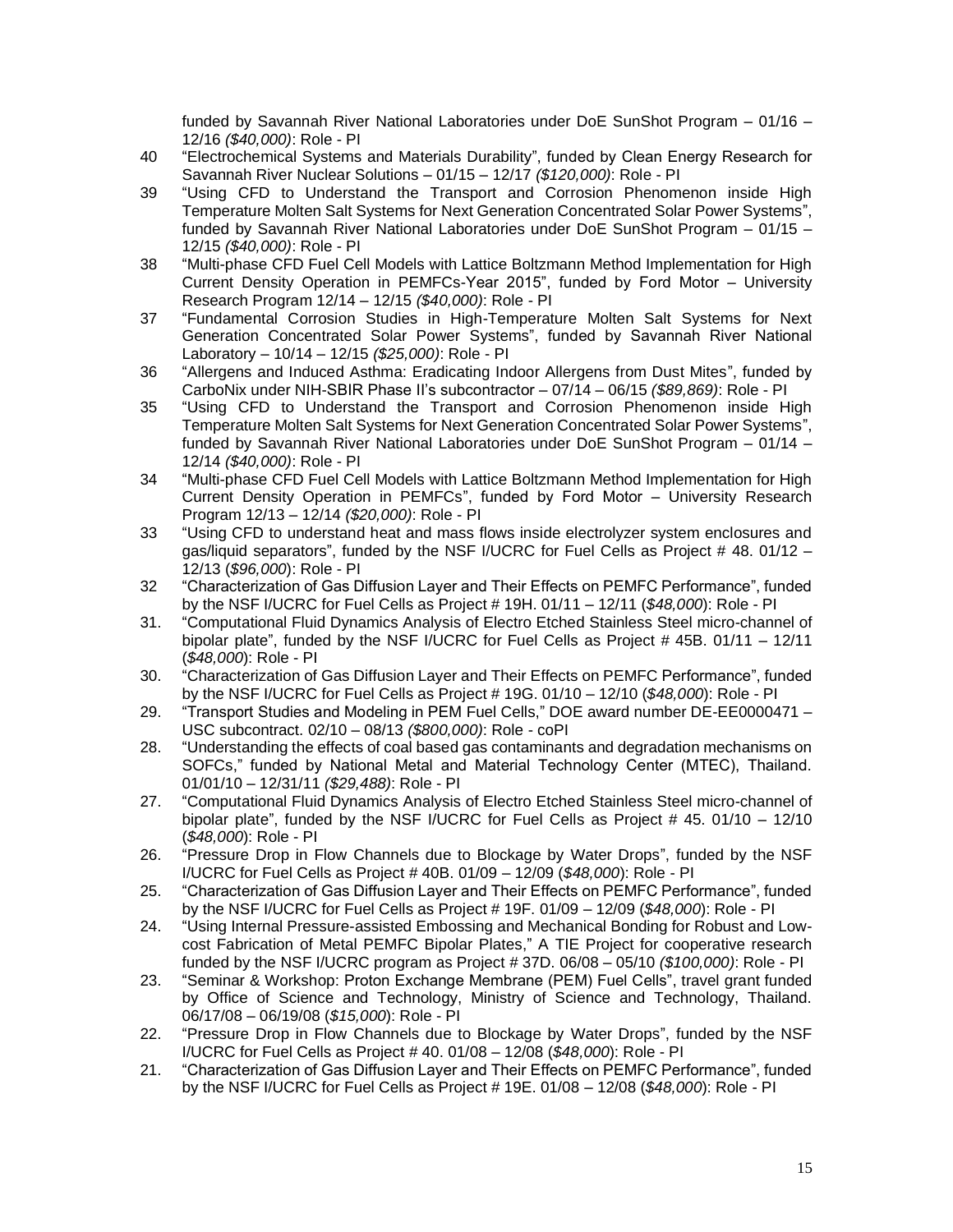- 20. "FY06 DOE EARMARK Award NO. DE-FC36-06GO86041 Project # 5: Model of High Temperature Membrane with Plug Power", 10/06 – 04/08 (*\$367,987*): Role - coPI
- 19. "Using CFD for Optimum Design PEMFC", funded by the NSF I/UCRC for Fuel Cells as Project # 13E. 01/07 – 12/07 *(\$48,000)*: Role - PI
- 18. "Characterization of Gas Diffusion Layer and Their Effects on PEMFC Performance", funded by the NSF I/UCRC for Fuel Cells as Project # 19D. 01/07 – 12/07 (*\$48,000*): Role - PI
- 17. "Characterization of Gas Diffusion Layer and Their Effects on PEMFC Performance", funded by the NSF I/UCRC for Fuel Cells as Project # 19C. 01/06 – 12/06 (*\$48,000*): Role - PI
- 16. "Understanding of PEMFCs Using Impedance Analysis", funded by the NSF I/UCRC for Fuel Cells as Project # 28B. 01/06 – 12/06 *(\$48,000)*: Role - PI
- 15. "Using CFD for Optimum Design PEMFC", funded by the NSF I/UCRC for Fuel Cells as Project # 13D. 01/06 – 12/06 *(\$48,000)*: Role - PI
- 14. "DOE Award Number DE-FC36-03GO13097 USC Subcontract", funded by Plug Power, Inc. 01/05 – 03/06 *(\$68,100)*: Role - coPI
- 13. "1-3 kW Tubular SOFC Stack for Household Distributed Generator Task # 7: Using CFD for System Design of Solid Oxide Fuel Cells", funded by MTEC. 12/05 – 09/06 *(\$82,736*): Role - PI
- 12. "Characterization of Gas Diffusion Layers and Their Effects on PEMFC Performance" funded by I/UCRC for Fuel Cells as Project # 19C. 01/05 – 12/05 *(\$30,000)*: Role - coPI
- 11. "Understanding of PEMFCs Using Impedance Analysis" " funded by I/UCRC for Fuel Cells as Project # 28B. 01/05 – 12/05 *(\$30,000)*: Role - PI
- 10. "Using CFD for Optimum Design PEMFC" funded by I/UCRC for Fuel Cells as Project # 13C. 01/05 – 12/05 *(\$30,000)*: Role - PI
- 9. "Understanding of PEMFCs Using Impedance Analysis" funded by I/UCRC for Fuel Cells as Project # 28A. 01/04 – 12/04 *(\$30,000)*: Role - PI
- 8. "Using CFD for Optimum Design PEMFC" funded by I/UCRC for Fuel Cells as Project # 13B. 01/04 – 12/04 *(\$30,000)*: Role - PI
- 7. "Testing of Gas Diffusion Media Performance Using Mathematical Models: Phase III" funded by W.L. Gore & Associates, Inc. 01/04 – 08/04 *(\$50,000)*: Role - coPI
- 6. "Computer Simulation of New Flow-field(s) for PEMFCs" funded by Plug Power, Inc./GE Global Research. 03/03 – 10/03 *(\$12,500)*: Role - coPI
- 5. "Using CFD for Optimum Design PEMFC" funded by I/UCRC for Fuel Cells as Project # 13A. 01/03 – 12/03 *(\$30,000)*: Role - PI
- 4. "Design Fuel Cells for Improved Transportation Safety and Security" funded by SCSU/UTC. 04/02 – 03/03 *(\$45,000)*: Role – senior researcher
- 3. "Testing of Gas Diffusion Media Performance Using Mathematical Models: Phase I & II" funded by W.L. Gore & Associates, Inc. 06/01 – 02/02 *(\$40,000)*: Role – senior researcher
- 2. "The Effect of Scale-up and Water Phase Change on PEM Fuel Cell Performance for a Moving Vehicle on Urban Roads" funded by SCSU/UTC. 04/01 – 03/02 (*\$35,000)*: Role – senior researcher
- 1. "Fundamental Studies for Mapping the Current, Temperature, and Water Distributions in an Electrochemical Membrane Reactor" funded by Honda R&D company, Ltd. 06/00 – 06/01 *(\$150,000)*: Role – senior researcher

## **STUDENTS UNDER SUPERVISION:**

- 24. Aubrey Hepstall Undergraduate student
- 23. Nikolai Mukhin Undergraduate student
- 22. Jamie Brannon Undergraduate student
- 21. Ashton Aleman Undergraduate student (Class 2021)
- 20. Hunter Teel Undergraduate student and PhD. Student
- 19. Hailey Boyer Undergraduate student (Class 2020)
- 18. Daniel Tedeschi High school student (SC Governor's School for Science & Mathematics)
- 17. Kris Likit-Anurak Ph.D. student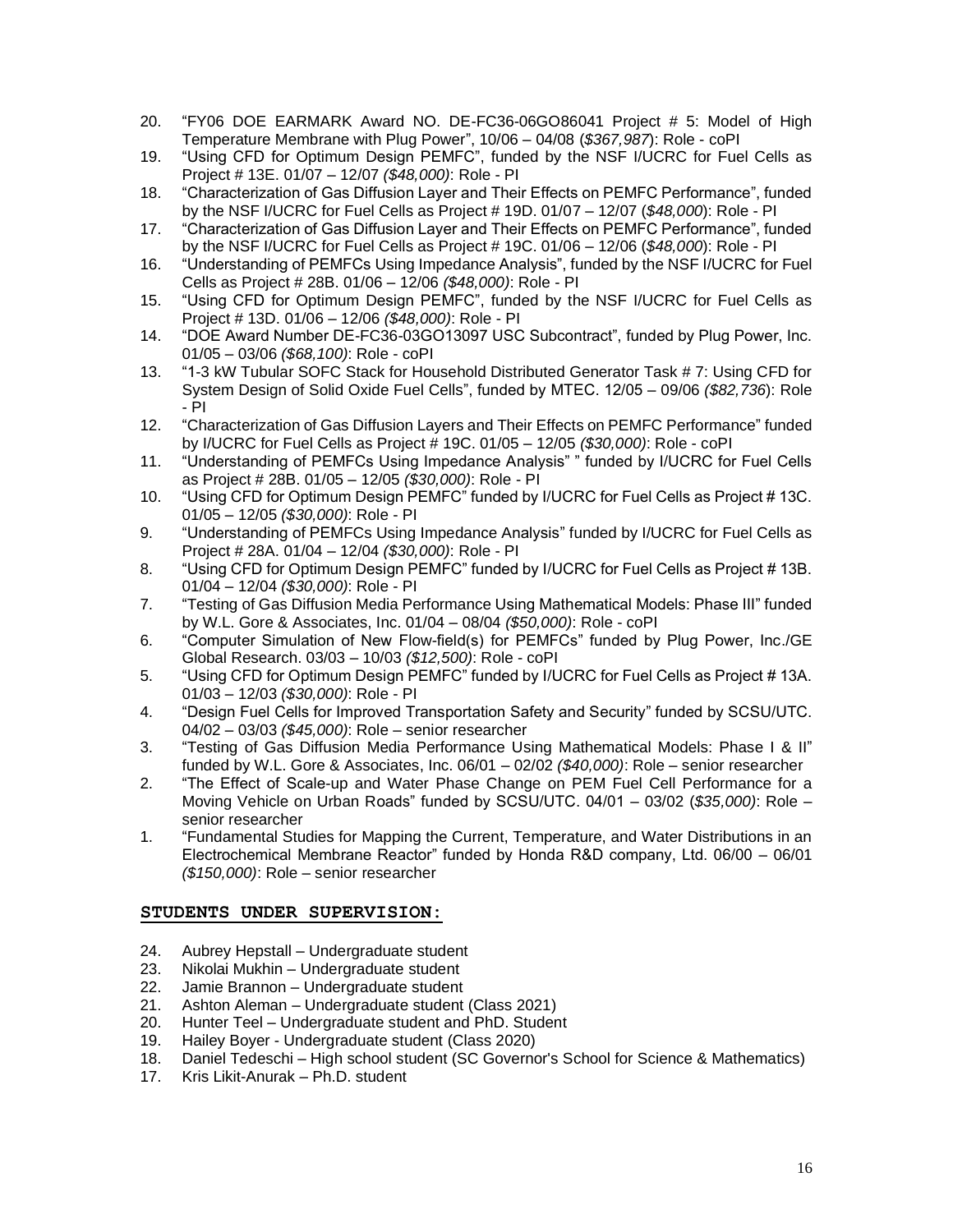- 16. Sirawit Shimpalee High school student (Spring Valley High School, SC.) (Refereed Journal # 57)
- 15. Mitchell Sepe Undergraduate student and Ph.D. student (Refereed Journal # 58, 66)
- 14. Mike Brizes Undergraduate student (Class 2020)
- 13. John Weiss Undergraduate student
- 12. Joseph Lopata Ph.D. student (Refereed Journal # 56, 63, 65)
- 11. Drew Pereira Ph.D. student (Class 2021)
- 10. Pongsarun Satjaritanun Ph.D. student (Class 2020) (Refereed Journals # 33, 41, 44-45, 47-49, 51, 53, 54)
- 9. Cody Wilkins Master student (Class 2017)
- 8. Taylor Garrick Ph.D. (Class 2017)
- 7. Bahareh Alsa Tavakoli Mehrabadi, Ph.D. (Class 2016): (Refereed Journals # 32, 37, 39)
- 6. Visarn Lilavivat, Ph.D. (Class 2013). (Refereed Journals # 24, 30, 34-36, 38, 40, 43, 46): MTEC, Thailand
- 5. Dong-woong Choi, Master of Engineer (Class 2011): United Kingdom (Refereed Journal # 50)
- 4. Carlos Andres Lozano, Master of Engineer (Class 2010): Spain. (Refereed Journal # 26, 50)
- 3. Michael Martinez, Ph.D. (Class 2009): Savannah National Laboratory, Aiken, SC. USA. (Refereed Journals # 17, 19, 20)
- 2. Scott Greenway, Ph.D. (Class 2007): Greenway Energy LLC. Aiken, SC. USA. (Refereed Journals # 5, 11, 16)
- 1. Sun-hoe Kim, Ph.D. (Class 2004): Sangji University, South Korea. (Refereed Journals # 6, 7, 8)

#### **DISCLOSURES:**

- 5. USC Disclosure: "PEM Fuel Cell Sub-stack Module Design and Features", USCRF#00508.
- 4. USC Disclosure: "Fluent Subroutines for PEM Fuel Cells Simulation, Multi Phase-thermal Analysis Edition", USCRF#00313.
- 3. USC Disclosure: "Fluent Subroutines for PEM Fuel Cells Simulation, Single Phaseisothermal Analysis Edition", USCRF#00312.
- 2. USC Disclosure: "Star-CD Subroutines for PEM Fuel Cells Simulation, Single Phaseisothermal Analysis Edition", USCRF#00322. *(licensed by Adapco Group, NY.)*
- 1. USC Disclosure: "Star-CD Subroutines for PEM Fuel Cells Simulation, Multi Phase-thermal Analysis Edition", USCRF#00323. *(licensed by Adapco Group, NY.)*

#### **EDITORS:**

- 2. Energies, Guest Editor of Special Issue in Proton Exchange Membrane Fuel Cells (PEMFC) and Electrolysis Cells (PEMEC), 2019 – 2020.
- 1. Fourth International Symposium on PEM Fuel Cells, 206 Electrochemical Society Meeting, Honolulu, Hawaii, 2004.

## **SESSION CHAIR IN CONFERENCE:**

- 4. Americas International Meeting on Electrochemistry and Solid State Science 2018, September 30 – October 4, 2018, Cancun, Mexico.
- 3. 232<sup>nd</sup> Electrochemical Society Meeting, October 1-5, 2017, National Harbor, Maryland.
- 2. Pacific Rim Meeting on Electrochemical and Solid-State Science, October 2-7, 2016, Honolulu, Hawaii.
- 1. Intersociety Energy Conversion Engineering Conference, Electrochemical Technology Update Session, July 29 – August 2, 2001, Savannah, GA.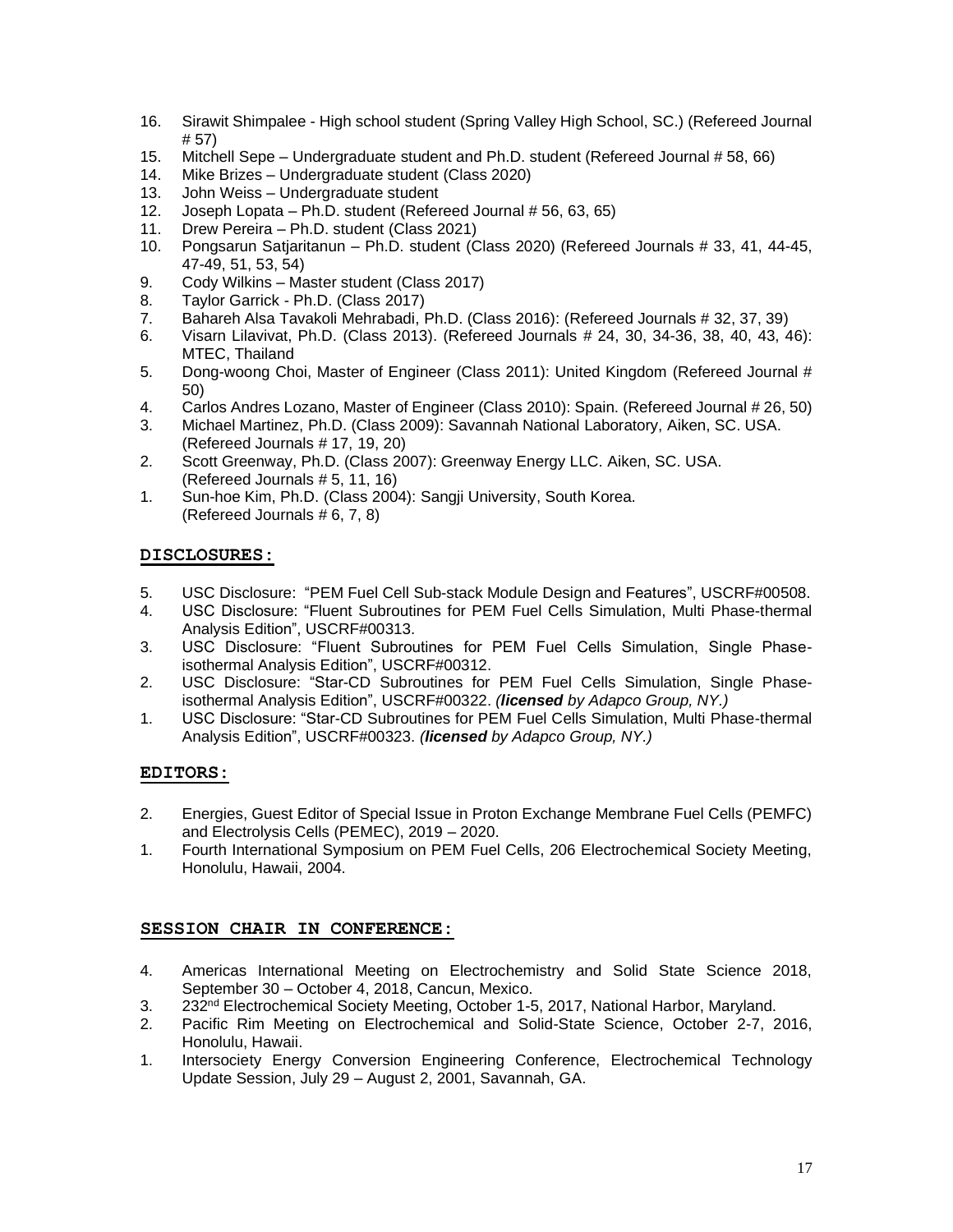#### **REFEREE:**

- 1. Numerical Heat Transfer
- 2. International Journal of Heat and Mass Transfer
- 3. Journal of Power Sources
- 4. Journal of Fuel Cells From Fundamentals to Systems
- 5. Journal of Zhejiang University SCIENCE (JZUS)
- 6. Journal of Electrochemical Society
- 7. Electrochimica Acta
- 8. International Journal of Hydrogen Energy
- 9. International Journal of Thermal Sciences
- 10. Journal of Renewable Energy
- 11. Energies
- 12. International Journal of Chemical Reactor Engineering

#### **RECENT COLLABORATIONS:**

Dr. Hyunseok Cho (KIER), Prof. Eakalak Khan (UNLV), Prof. John Weidner (U. of Cincinnati), Prof. Nakorn Tippayawong (Chiang Mai University, Thailand ), Dr. Bruce Pint (ORNL), Dr. Zhiwen Ma (NREL), Prof. Shawn Litster (CMU), Prof. Iryna Zenyuk (UCI), Profs. Michael Matthews, John Monnier, John Regalbuto, Christ William, Bronko Popov, Ed Gatzky, Phil Moore (UofSC), Adam Weber (LBNL), Dr. Shinichi Hirano (Ford Motor Company); Drs. Brenda Garcia-Diaz, Michael Martinez, Claudio Corgnale, Chuck Turick (SRNL); Profs. Ramada Reddy and John Van Zee (University of Alabama); Prof. Supapan Seraphin (University of Arizona); Profs. Yottana Khunatorn and Konlayutt Punyawudho (Chiang Mai University, Thailand)

#### **CONSULTING AND PROFESSIONAL SERVICES:**

| Kalaya Technology Limited Partnership (2018 - present)                                         |  |  |  |
|------------------------------------------------------------------------------------------------|--|--|--|
| <b>Consulting Services</b>                                                                     |  |  |  |
| CertainTech Inc (2017-2018)                                                                    |  |  |  |
| <b>Consulting Services</b>                                                                     |  |  |  |
| National Science Foundation (March, 2013)                                                      |  |  |  |
| Small Business Innovation Research (SBIR) Phase I Panel Review, National Science<br>Foundation |  |  |  |
| National Science Foundation (March, 2011)                                                      |  |  |  |
| Small Business Innovation Research (SBIR) Phase I Panel Review, National Science               |  |  |  |
| Foundation                                                                                     |  |  |  |
| National Science Foundation (March, 2010)                                                      |  |  |  |
| Small Business Innovation Research (SBIR) Phase II Panel Review, National Science              |  |  |  |
| Foundation                                                                                     |  |  |  |
| National Science Foundation (March, 2009)                                                      |  |  |  |
| Small Business Innovation Research (SBIR) Phase II Panel Review, National Science              |  |  |  |
| Foundation                                                                                     |  |  |  |
| National Science Foundation (October 4, 2007)                                                  |  |  |  |
| Small Business Innovation Research (SBIR) Phase II Panel Review, National Science              |  |  |  |
| Foundation                                                                                     |  |  |  |
| National Science Foundation (March 1, 2006)                                                    |  |  |  |
| Small Business Innovation Research (SBIR) Phase I Panel Review, National Science               |  |  |  |
| Foundation                                                                                     |  |  |  |
| National Science Foundation (April 14 - 15, 2004)                                              |  |  |  |
| Small Business Innovation Research (SBIR) Phase I Panel Review, National Science               |  |  |  |
| Foundation                                                                                     |  |  |  |
| Adapco Group, NY                                                                               |  |  |  |
| Analysis and Reporting for Fuel Cell Simulations                                               |  |  |  |